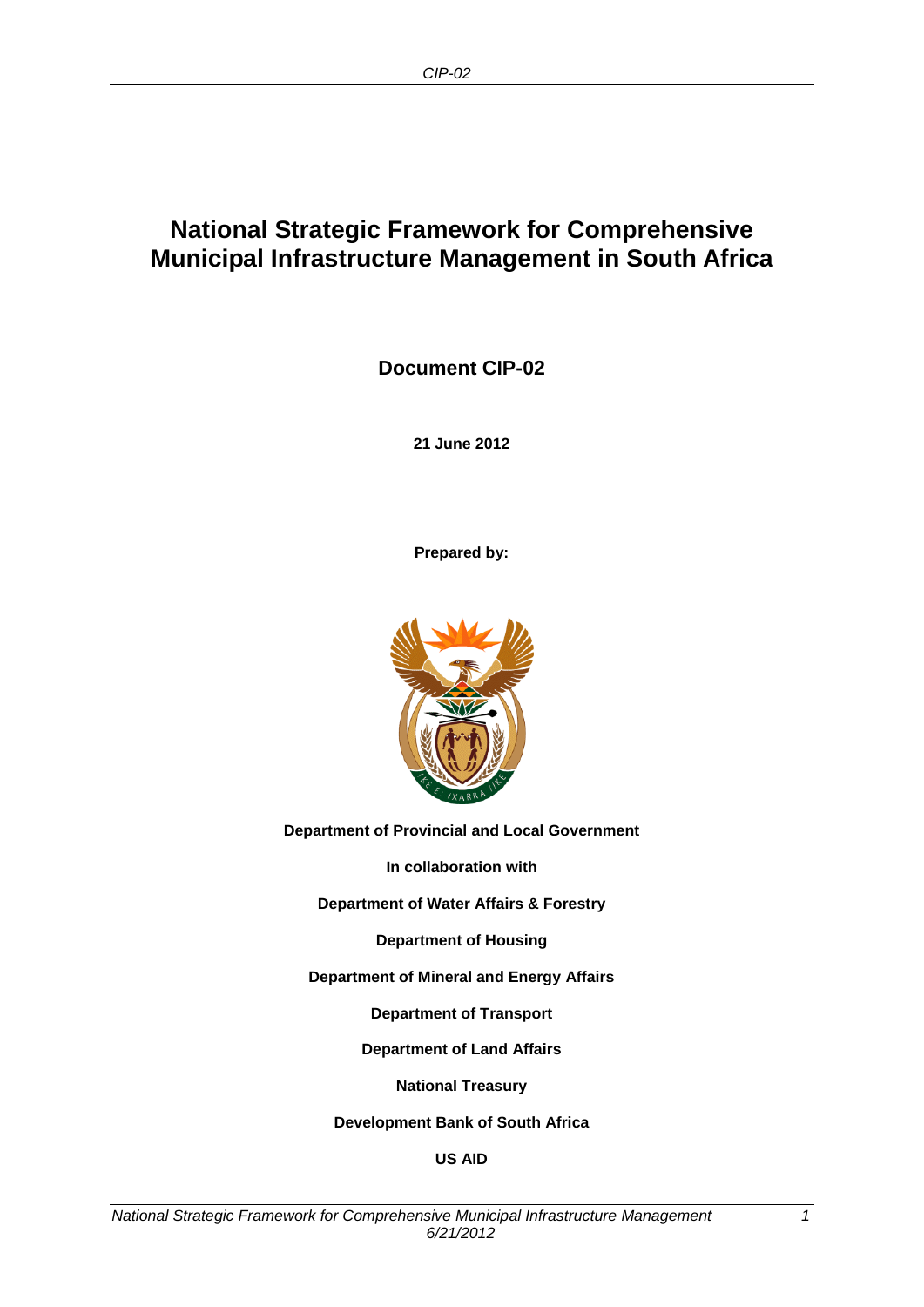#### **Table of Contents**

| $\mathbf 0$  |                                                                                                      |  |  |  |  |  |  |  |
|--------------|------------------------------------------------------------------------------------------------------|--|--|--|--|--|--|--|
|              | 0.1                                                                                                  |  |  |  |  |  |  |  |
|              | 0.1.1<br>0.1.2<br>0.1.3                                                                              |  |  |  |  |  |  |  |
|              | 0.2                                                                                                  |  |  |  |  |  |  |  |
|              | 0.2.1<br>0.2.2                                                                                       |  |  |  |  |  |  |  |
|              | 0.3                                                                                                  |  |  |  |  |  |  |  |
|              | 0.3.1<br>0.3.2<br>0.3.3                                                                              |  |  |  |  |  |  |  |
| 1            |                                                                                                      |  |  |  |  |  |  |  |
|              | 1.1                                                                                                  |  |  |  |  |  |  |  |
|              | 1.2                                                                                                  |  |  |  |  |  |  |  |
|              | 1.3                                                                                                  |  |  |  |  |  |  |  |
|              | 1.3.1<br>1.3.2                                                                                       |  |  |  |  |  |  |  |
|              | 1.3.3                                                                                                |  |  |  |  |  |  |  |
| $\mathbf{2}$ |                                                                                                      |  |  |  |  |  |  |  |
|              | 2.1                                                                                                  |  |  |  |  |  |  |  |
| $\mathbf{3}$ |                                                                                                      |  |  |  |  |  |  |  |
|              | 3.1                                                                                                  |  |  |  |  |  |  |  |
|              | 3.2                                                                                                  |  |  |  |  |  |  |  |
|              | 3.3                                                                                                  |  |  |  |  |  |  |  |
|              | 3.4                                                                                                  |  |  |  |  |  |  |  |
| 4            |                                                                                                      |  |  |  |  |  |  |  |
|              | 4.1                                                                                                  |  |  |  |  |  |  |  |
|              | 4.2                                                                                                  |  |  |  |  |  |  |  |
|              | 4.2.1<br>4.2.2<br>4.2.3<br>4.2.4<br>4.2.5                                                            |  |  |  |  |  |  |  |
|              | 4.3                                                                                                  |  |  |  |  |  |  |  |
|              | 4.4                                                                                                  |  |  |  |  |  |  |  |
|              | 4.5                                                                                                  |  |  |  |  |  |  |  |
| 5            |                                                                                                      |  |  |  |  |  |  |  |
|              | 5.1                                                                                                  |  |  |  |  |  |  |  |
|              | 5.2                                                                                                  |  |  |  |  |  |  |  |
|              | National Strategic Framework for Comprehensive Municipal Infrastructure Management<br>2<br>6/21/2012 |  |  |  |  |  |  |  |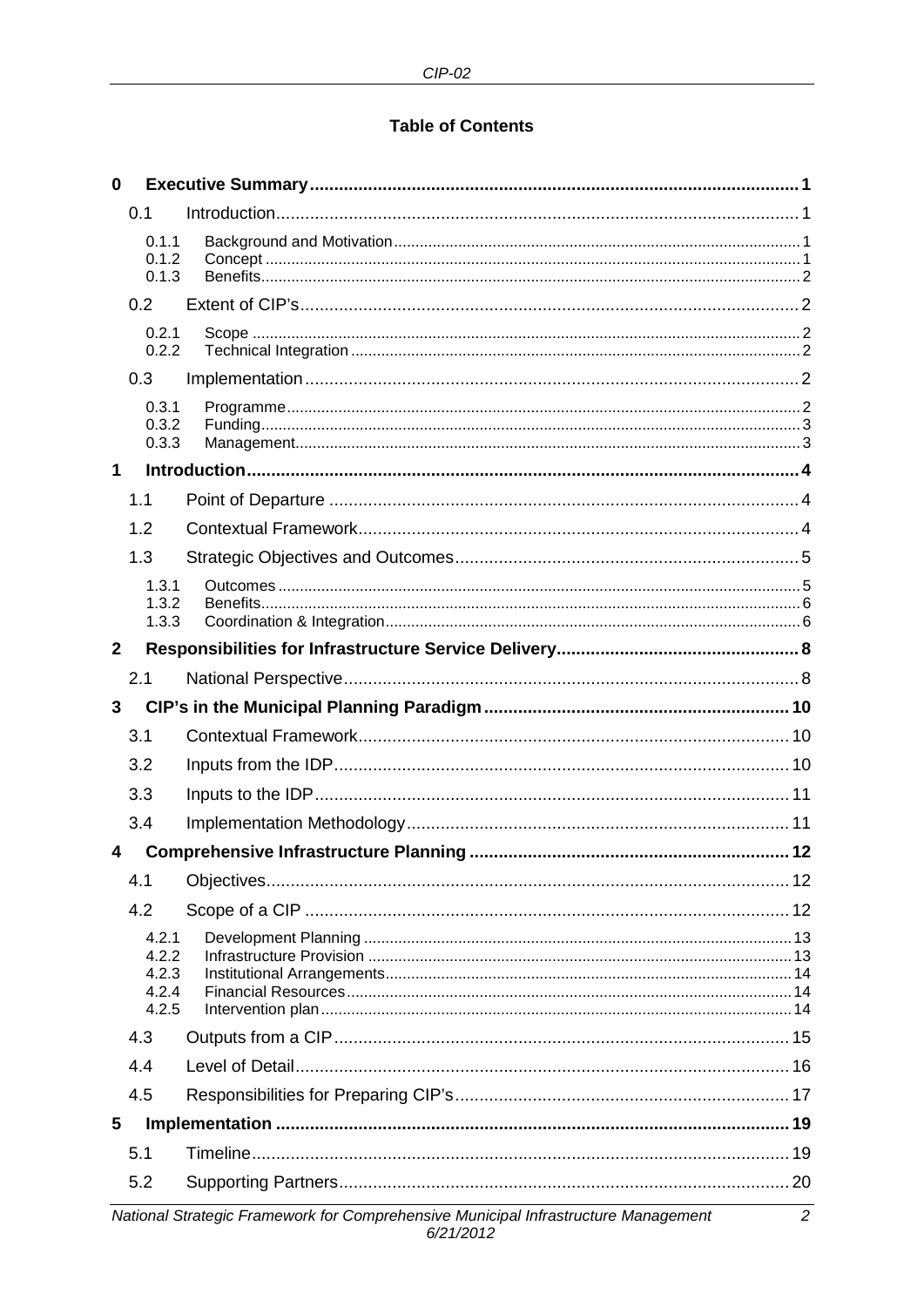| 5.3 |                                                                    |  |  |  |  |  |  |  |
|-----|--------------------------------------------------------------------|--|--|--|--|--|--|--|
| 5.4 |                                                                    |  |  |  |  |  |  |  |
| 5.5 |                                                                    |  |  |  |  |  |  |  |
| 5.6 |                                                                    |  |  |  |  |  |  |  |
| 6   |                                                                    |  |  |  |  |  |  |  |
|     |                                                                    |  |  |  |  |  |  |  |
|     | Annexure B: Conceptual Responsibility Matrix (Municipal Level)  27 |  |  |  |  |  |  |  |
|     |                                                                    |  |  |  |  |  |  |  |

#### **This Document in Context**

This Document is the second of 4 documents:

- Document CIP-01: "Comprehensive Infrastructure Planning Framework for Achieving Sustainable Municipal Service Delivery", clarifying the role of CIP with respect to other planning instruments ("*CIP as Planning Instruments.doc*")
- Document CIP-02: "National Strategic Framework for Comprehensive Municipal Infrastructure Management in South Africa" (this document), clarifying the strategy and general approach for the development of CIP's ("*CIP Apex Rev 4.doc*")
- Document CIP-03: "Business Plan For Sustainable Municipal Infrastructure in the 52 District and Metropolitan Areas 2008-2014", providing the project plan for implementing the first order CIP's ("*CIP Project Plan.doc* ")
- Document CIP-04: "Guidelines for Compiling Comprehensive Infrastructure Plans for Municipalities", providing guidelines for the collection of data and the preparation of CIP's ("*Guidelines for CIP Rev 5.doc*")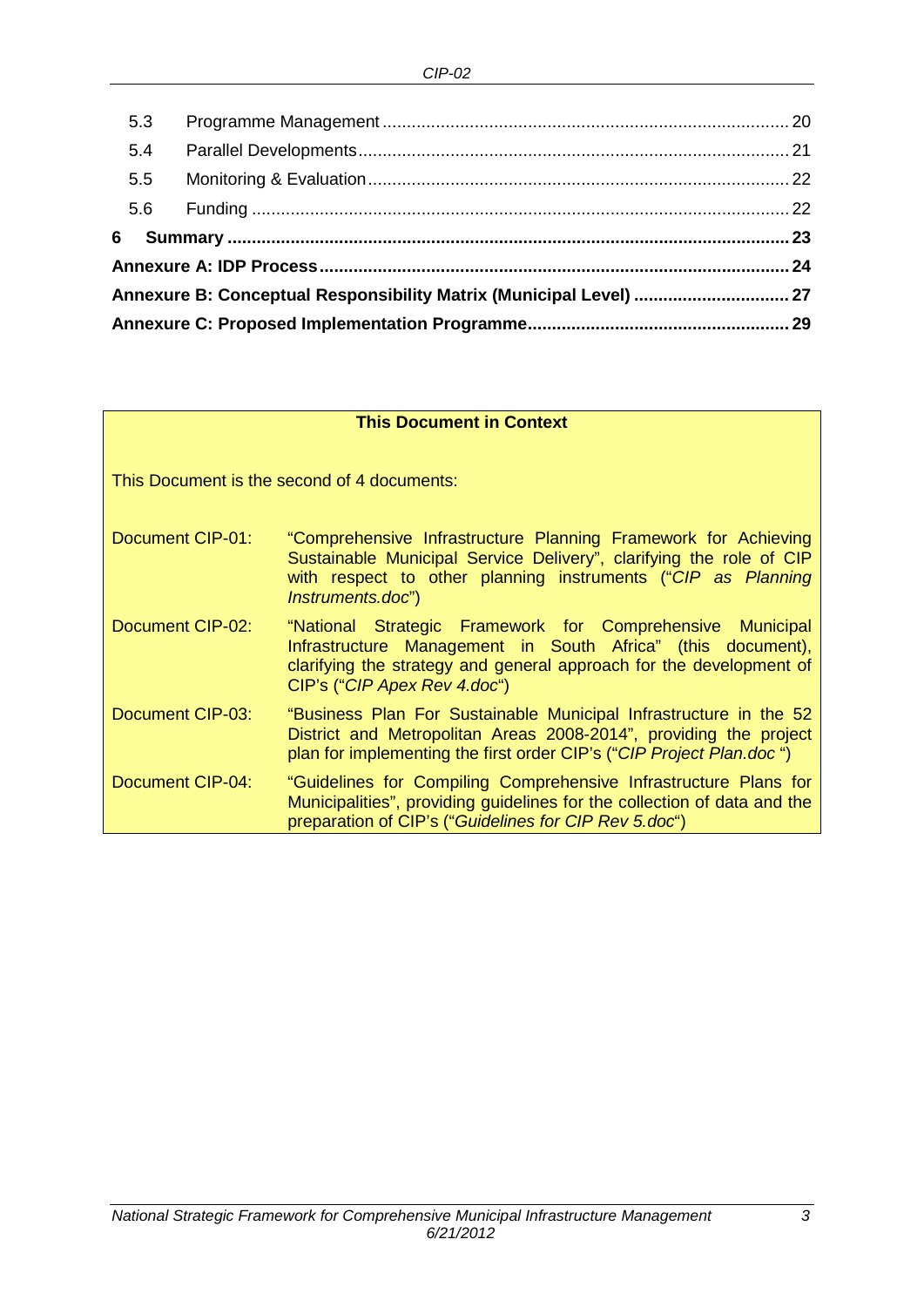## <span id="page-3-0"></span>**0 Executive Summary**

## <span id="page-3-1"></span>*0.1 Introduction*

#### <span id="page-3-2"></span>**0.1.1 Background and Motivation**

One of the current emphases of government is on supplying *new* infrastructure to meet the backlog in provision of basic services and broaden the service delivery foot print across the country while keeping abreast of growth and migratory patterns within society. It is also acknowledged that insufficient cognisance is placed on the need to account for and plan for the ongoing consequences of maintaining the integrity of those assets once developed. The outfall of this situation occurs where the assets intended for the upliftment of the citizen of South Africa can rapidly become expensive liabilities at the municipal level and cause extreme frustration and degeneration of confidence in Government.

Primary infrastructure is not build, operated and maintained in a sterile environment or in isolation to other government programmes, nor is such infrastructure isolated or independent of the bigger picture. A plan of action is therefore to be developed that allows for the integration of planning, sector coordination and life cycle sustainability of all infrastructure assets and sustained municipal capability to deliver services.

Therefore in terms of the constitutional responsibility placed on the Department of Provincial and Local Government (dplg) and in partnership with all other sector departments (particularly DWAF, Dept of Housing, and DME) and layers within government, the dplg have developed this strategy collaboratively with the sector departments for comprehensive infrastructure planning and management to ensure sustainable service delivery.

#### <span id="page-3-3"></span>**0.1.2 Concept**

The proposed approach recognises the statutory development planning framework that exists through the IDP process, the principles of life cycle Infrastructure Asset Management, and the links into the Municipal Infrastructure Investment Framework. It thereby creates a basis for planning interventions to ensure sustainable municipal service delivery by addressing the relevant issues regarding spatial development, infrastructure, financial and institutional issues required for sustainable service delivery<sup>[1](#page-3-4)</sup>.

The development of a Comprehensive Infrastructure Plan (CIP) at a municipal level will serve as a clear business model providing strategically focused actions for implementing the key initiatives identified in the IDP, while addressing sustainability. This will be achieved by ensuring that efficient operations and maintenance is performed, that dilapidated assets are refurbished, that the necessary skills are provided, and by ensuring that funding is available.

These plans will be developed by the municipalities (in collaboration with service providers), who will be supported by the different sector departments<sup>[2](#page-3-5)</sup>. The necessary linkages with bulk providers will be identified, while all available funding sources will be explored and developed.

More importantly, it will transform the current focus in service delivery from a project based approach to a programmatic approach that addresses long term sustainability, and that links different sectors towards a focused solution at municipal level.

-

<span id="page-3-4"></span> $<sup>1</sup>$  See Figure 1</sup>

<span id="page-3-5"></span><sup>&</sup>lt;sup>2</sup> See Figure 2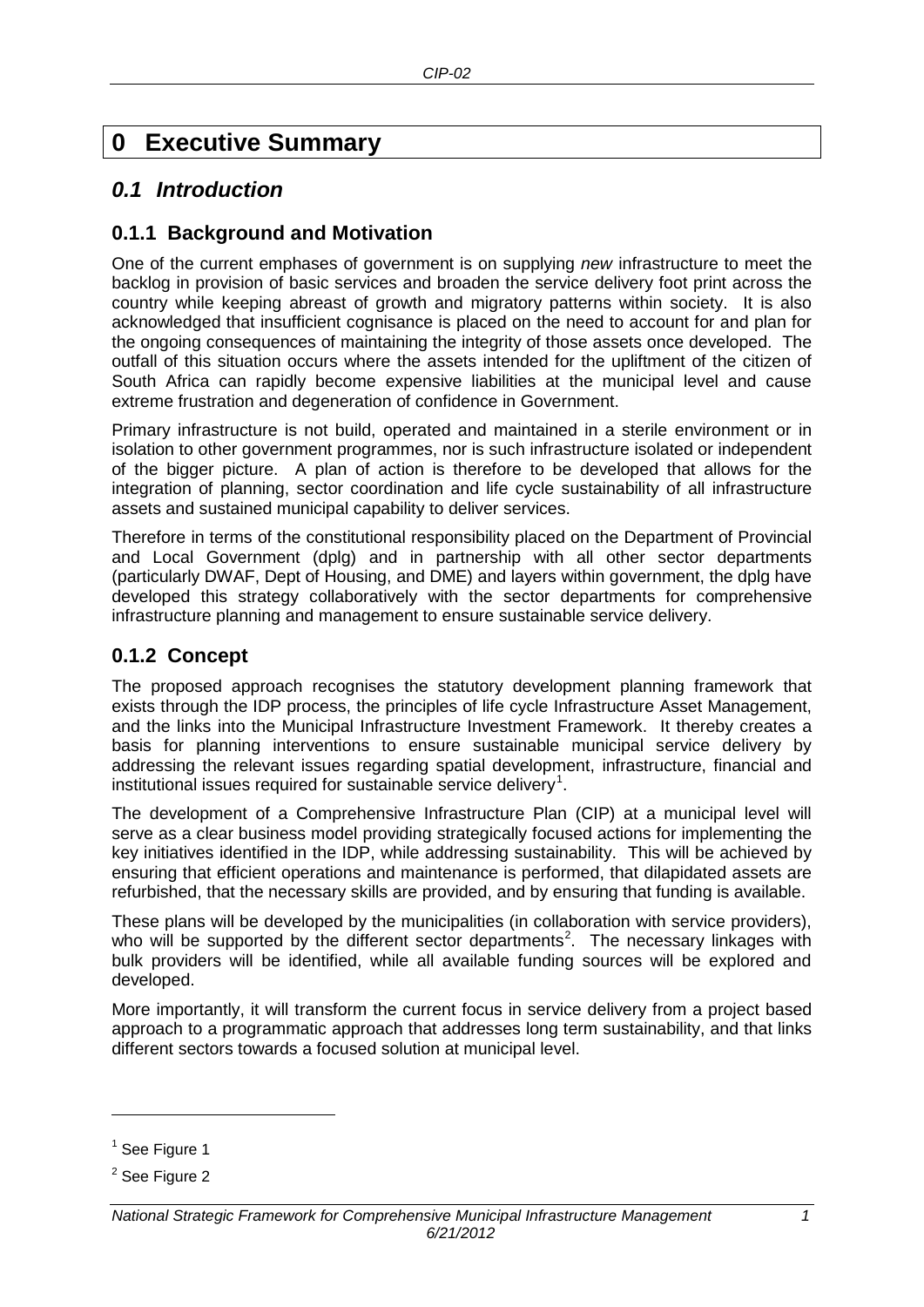### <span id="page-4-0"></span>**0.1.3 Benefits**

These multi dimensional CIP's will provide an enabling mechanism that will bridge the gap between municipal and sector strategies, and integrate the plans between different sectors. The compilation of these plans will be coordinated by municipalities, and will be supported by sector departments and monitored by dplg. It will therefore create conducive intergovernmental relationships and support a cooperative government environment. Finally, it will create a business model for balancing costs and revenues for sustainable service delivery, taking cognisance of actual costs for services whilst balancing affordability versus appropriateness. As such, the CIP's will form an ideal basis developing the necessary capacity in a municipality for planning and managing infrastructure services.

## <span id="page-4-1"></span>*0.2 Extent of CIP's*

#### <span id="page-4-2"></span>**0.2.1 Scope**

The need for infrastructure services is intimately linked to the spatial development framework of a municipality. The basis for the CIP will therefore be the current and planned spatial development framework of the municipality, as well as its housing plans and LED initiatives. These plans will serve as the point of departure for identifying the anticipated needs for services at community level, taking into consideration the current services provided, the condition of these services, and the potential future demands. The different sector plans would be verified, and projects identified to address these needs. Where necessary, refurbishment projects will be identified, as well as bulk supply into each of the communities.

These inputs will be used in developing a medium term budget for the municipality using the framework of the Infrastructure Investment Plan<sup>[3](#page-4-6)</sup>, which will model the financial viability, the long term investment needs, and the ability to access loans. Additional plans to bolster the institutional arrangements of the municipality will then be compiled, and linked to step to improve revenue and reduce losses.

### <span id="page-4-3"></span>**0.2.2 Technical Integration**

A key objective of compiling a CIP for a municipality is to create a common demographic reference basis for the different sectoral services. This will ensure that every community in a municipality would be considered in planning for service delivery, and that the different sectors would be coordinated. The latest information from each sector will be used for forming the initial planning database, which would then be verified at ground level. The necessary linkages to bulk suppliers would be identified and supported, which would ensure that sufficient bulk capacity would be provided using the available natural resources. Where necessary, the need for loss reduction strategies and refurbishment of assets would also be identified.

A data collection tool/template is being compiled, and the data will be captured in a central database. Projects would be linked to individual communities, which would ensure that impact assessments of investments would be reported spatially via the MIG-MIS.

### <span id="page-4-4"></span>*0.3 Implementation*

#### <span id="page-4-5"></span>**0.3.1 Programme**

It is envisaged that the preparation of CIP's would be responsibility of district municipalities, but support would be provided via current support programmes administered by DBSA and

-

<span id="page-4-6"></span> $3$  As developed by DBSA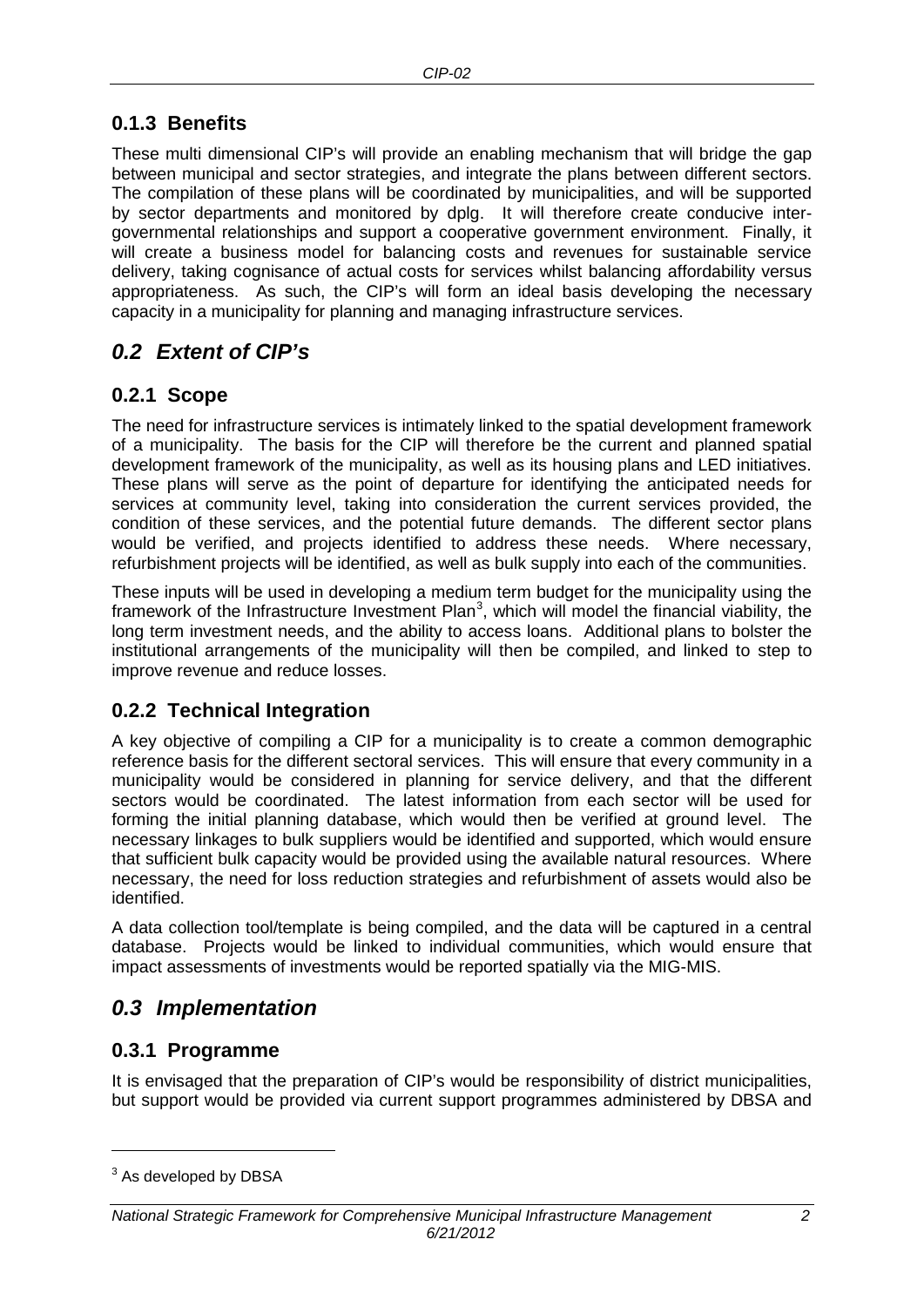USAID. The preparation of these plans would create a basis for training municipal staff, and for empowering senior municipal staff in participating in municipal planning. It is proposed that the support teams would be briefed and trained during March 2008, and that the first level plans would be compiled during April to August 2008. These plans would then be implemented immediately after that, and updated on an annual basis. Parallel initiatives would be launched to develop support programmes for capacity building, project finance, and infrastructure management.

### <span id="page-5-0"></span>**0.3.2 Funding**

It is proposed that funding for this programme be obtained from the Siyenza Manje programme and the USAID support programme.

#### <span id="page-5-1"></span>**0.3.3 Management**

It is proposed that a national CIP coordination committee be established as a sub-committee of the MIT3. This committee would meet monthly to set policy, monitor progress, and identify challenges. Sub-committees to this steering committee would be responsible for technical development, programme implementation, provincial coordination, and sector support.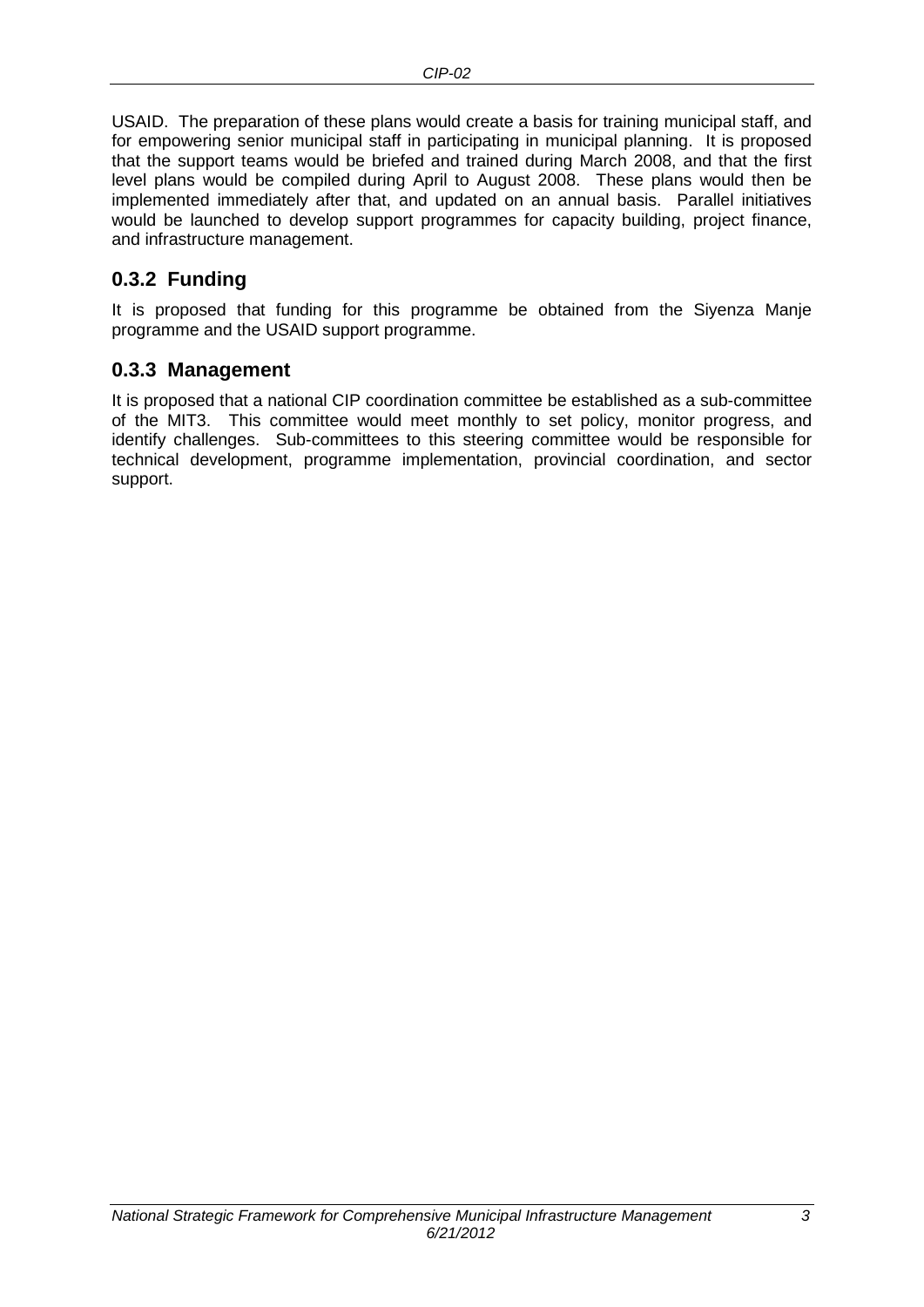## <span id="page-6-0"></span>**1 Introduction**

## <span id="page-6-1"></span>*1.1 Point of Departure*

One of the current emphases of government is on supplying *new* infrastructure to meet the backlog in provision of basic services and broaden the service delivery foot print across the country while keeping abreast of growth and migratory patterns within society. This was most appropriately refered to again in the recent budget speech of the Minister of Finance when he said:

*The economic expansion since 1999 has allowed public spending to rise rapidly in all areas. We have accelerated investment in housing, water, sanitation and economic infrastructure, we have extended education services, health care, welfare programmes social grants, policing and access to the courts, … Over the period ahead, government's spending plans again allow for a progressive extension of public services, informed by the "apex priorities" outlined by President Mbeki in the State of the Nation Address*

This clearly highlights the need to continue with the current investment drive towards eradicating the backlogs in the country, as committed to earlier by the governemnt.

However, it is acknowledged that insufficient cognisance is placed on the need to account for and plan for the ongoing consequences of maintaining the integrity of those assets once developed. The outfall of this situation occurs where the assets intended for the upliftment of the citizen of South Africa can rapidly become expensive liabilities at the municipal level and cause extreme frustration and degeneration of confidence in Government.

Primary infrastructure is not build, operated and maintained in a sterile environment or in isolation to other government programmes, nor is such infrastructure isolated or independent of the bigger picture. A plan of action is therefore to be developed that allows for the integration of planning, sector coordination and life cycle sustainability of all infrastructure assets and sustained municipal capability to deliver services.

Both lateral and vertical layers of government all accept the need for integration, coordination and communication, and speak constantly of the need for such. However, in reality these organs of State often continue to work in isolation and communicate on needs to know basis, a situation that will be addressed through this strategic framework.

Therefore in terms of the constitutional responsibility placed on the Department of Provincial and Local Government (dplg) and in partnership with all other sector departments (particularly DWAF, Dept of Housing, and DME) and layers within government, the dplg have developed this strategy colaboratively with the sector departments for comprehensive infrastructure management and to ensure sustainable service delivery.

The proposed approach recognises the statutory development planning framework that exists through the IDP process and the Municipal Infrastructure Asset Management framework. This strategy is not a parallel process of alternative methodology, but an enabling framework that consolidates the various sub-sets to provide a comprehensive road map to forge such interdependencies and ensure that development is transitioned from a project specific approach to a wide angled programmatic methodology that provides a 360 degree perspective addressing the developmental, infrastructure, financial and institutional issues required for sustainable service delivery.

## <span id="page-6-2"></span>*1.2 Contextual Framework*

It is recognized that the intention of integrated development planning is to consolidate different functional planning activities together into a coherent whole. However, the actual emphasis of current integrated development planning clearly remains in a spatially focused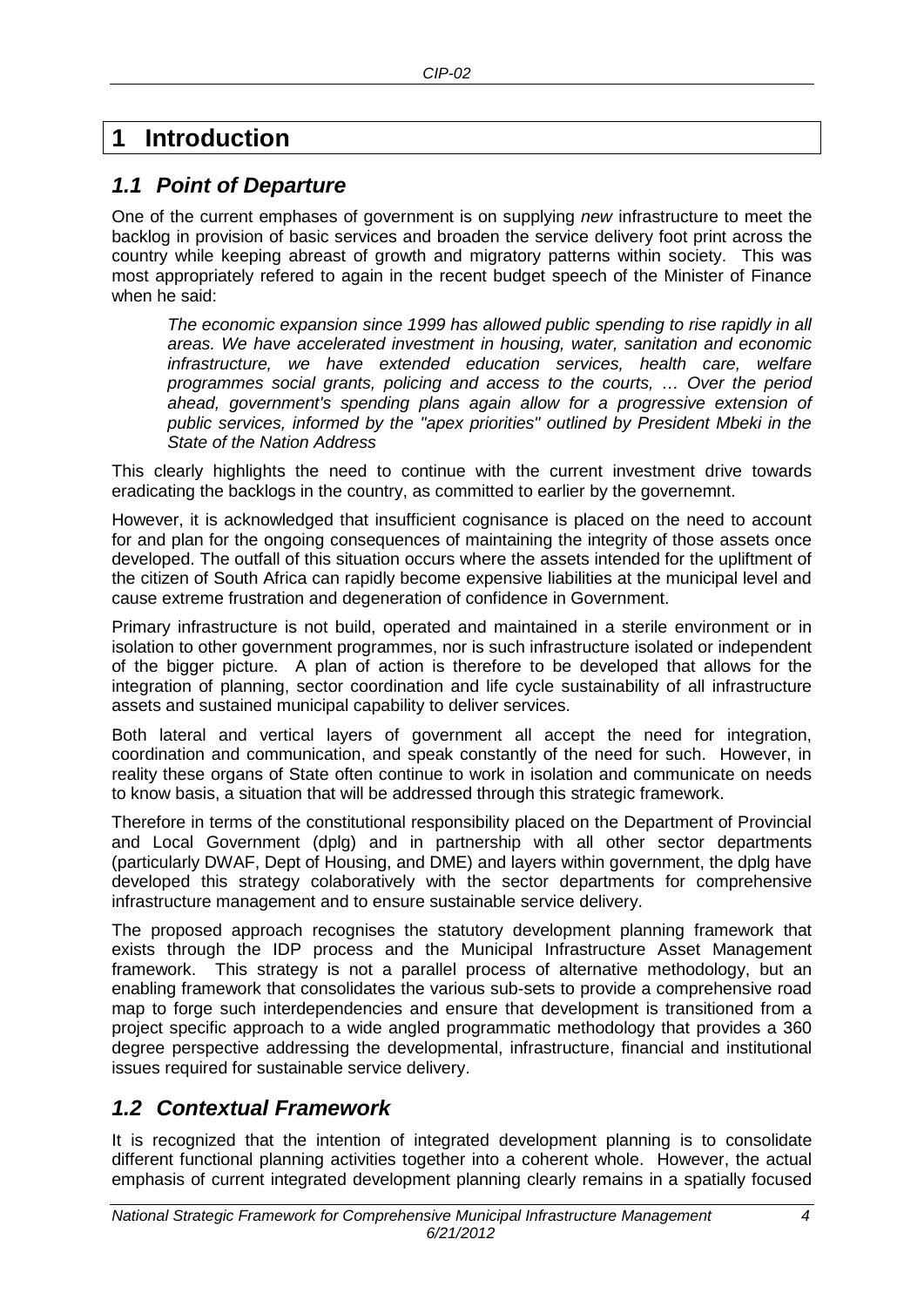environment. Although some elements of a higher strategic nature are contained, they are seldom explored to become the directional focus of work plans and sector initiatives.

With Developmental Local Government being multi dimensional, it is incumbent on all parties to embrace a more programmatic and synergized approach that will embrace all the individual initiatives and processes and cement them into a wholly integrated and comprehensive infrastructure management plan.

The essence of the IDP is governed by the manner in which it is drafted, implemented and managed, and if the appropriate inputs and synergies are not present at this embryonic stage the document lacks a true strategic value with little significance to a municipal council.

The ability of a municipal council to build off of the IDP into integrated infrastructure management is critical to the sustainability of service delivery and pivotal to the better life for all target of government.

To achieve these targets, and forcibly empower the municipality to uphold their mandates in terms of Section 30 of the Municipal Systems Act, there needs to be an institutional framework developed for this purpose, that is effectively the coagulate between the various elements to enable them to be formed together to form the bigger picture.

Under this departure, the importance of the existing and well define processes are not marginalized, nor is there an intent to duplicate or confuse the process, but merely an overarching framework that will enable better cohesion and integration through and across all levels and sectors of government, involved in infrastructure planning, delivery, operation or management accountability.

The development of a Comprehensive Infrastructure Plan (CIP) at a municipal level will serve as a clear business model providing strategic focus inputs to the IDP that provide a holistic overview of the levels of infrastructure access, demand for services, performance of existing services (functionality), operational factors, revenue and budget implications and a vision for future performance scenarios, the risk profiling and mitigation that covers all aspects of developmental local government aligned to infrastructure service delivery<sup>[4](#page-7-2)</sup>.

More importantly, it will transform the current focus in service delivery from a project based approach to a programmatic approach that addresses long term sustainability, and that links different sectors towards a focused solution at municipal level.

## <span id="page-7-0"></span>*1.3 Strategic Objectives and Outcomes*

#### <span id="page-7-1"></span>**1.3.1 Outcomes**

-

Several national and provincial departments together with local authorities need to contribute towards service delivery in a municipality. There is therefore a need for an overarching, integrated business model that ensures that municipalities are able to provide sustainable and affordable infrastructure services<sup>[5](#page-7-3)</sup> in a coordinated manner.

The Comprehensive Infrastructure Plan aims at achieving this, and addresses sustainability in terms of the technical, environmental, institutional, financial and socioeconomic issues involved in service delivery, taking cognizance of the integration and interdependencies between the different sectors, services and layers of government.

The CIP is the proposed mechanism by which this integration, coordination and sustainable business model will be developed and provide a unified direction and framework for

<sup>&</sup>lt;sup>4</sup> Ref Guideline: Sustainable Municipal Infrastructure Provision and Service Delivery

<span id="page-7-3"></span><span id="page-7-2"></span><sup>&</sup>lt;sup>5</sup> Infrastructure here refers to water, sanitation, and electricity services, linked to solid waste management and roads/access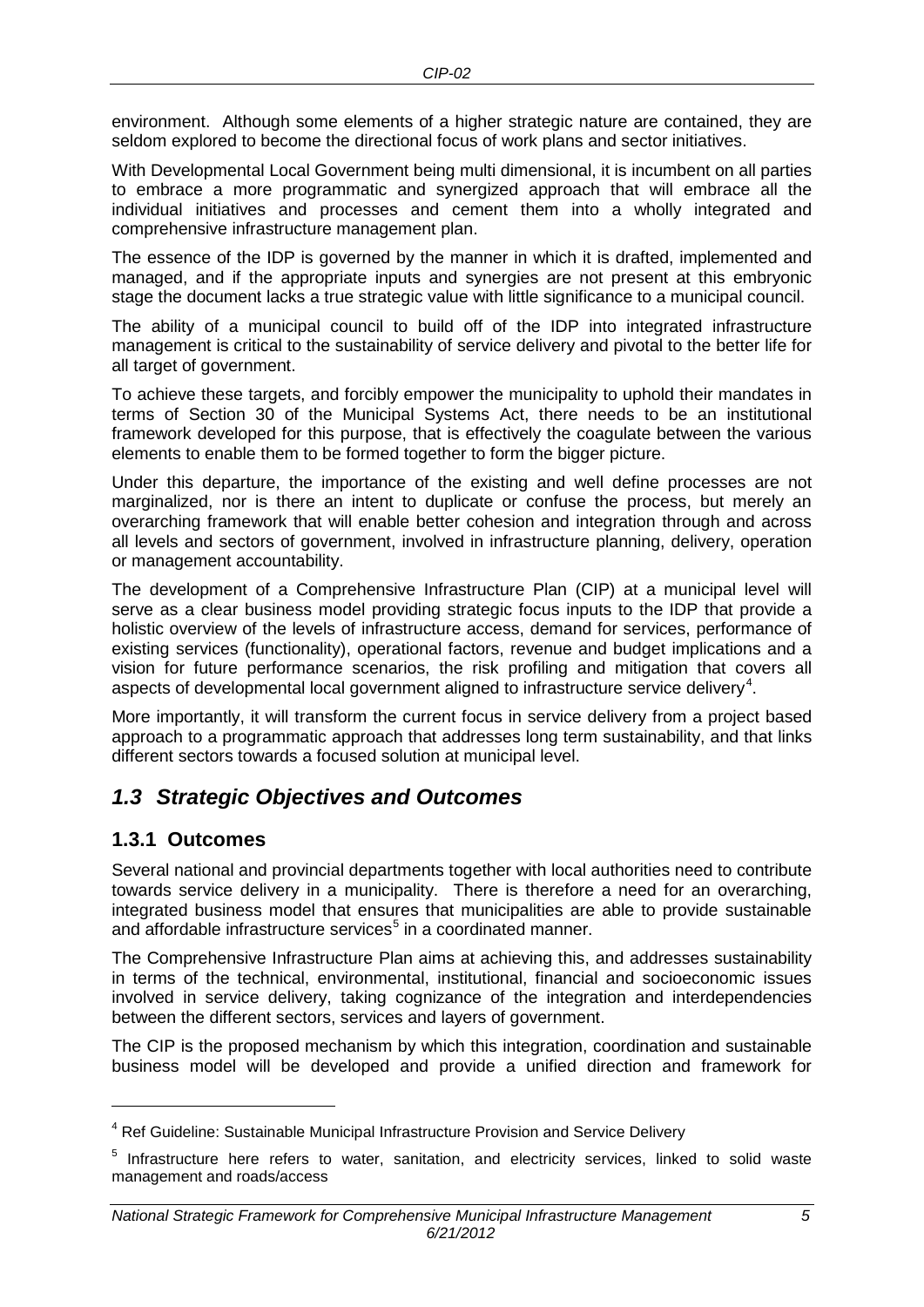implementation, that ensures financial and institutionally sustainability and brings the IDP and downstream processes into coagulated alignment and strategic importance.

In view of the fact that the CIP will provide a basis for planning towards sustainable infrastructure management, it therefore also forms an ideal basis for training and capacity development. It is envisaged that officials could be trained using these principles as instruments for change.

#### <span id="page-8-0"></span>**1.3.2 Benefits**

These multi dimensional CIP's will provide an enabling mechanism that will bridge the gap between municipal and sector strategies, and integrate the plans between different sectors. The compilation of these plans will be coordinated by municipalities, and will be supported by sector departments and monitored by dplg. It will therefore create conducive intergovernmental relationships and support a cooperative government environment. Finally, it will create a business model for balancing costs and revenues for sustainable service delivery, taking cognisance of actual costs for services whilst balancing affordability versus appropriateness.

The CIP provides an enabling framework which ensures that the IDP's, sector plans, municipal SDBIP's etc can be implemented by focusing the efforts of all Government programmes in a consolidated manner towards sustainable service delivery.

In order to achieve this coordinated and integrated approach mechanism that will shape municipal strategy and alignment in an ongoing manner, the specific outputs of CIP are as follows:

- It creates a framework for sustainable service delivery
- It promotes a programmatic solution rather than a project based planning
- It develops infrastructure management beyond the current emphasis on spatial planning and capital investment focus by consolidating all elements and ensuring a continuum of integration, through the comprehensive alignment with the municipal IDP
- It promotes the integrated and coordinated acceleration of service delivery.
- It ensures that funding is available and accessible to achieve targets, while addressing financial modelling to promote sustainability and long term viability.
- It ensures that an M&E framework is available to monitor service delivery (beyond mere project implementation) in a sustainable manner
- It creates process flows that ensure alignment of both projects and funding approvals to match finance to construction.
- It provide a strategic model to identify gaps and challenges faced in infrastructure management and leverage the appropriate intervention mechanisms to ensure both institutional and financial capability throughout all layers of government, but in particular those at the municipal level.

### <span id="page-8-1"></span>**1.3.3 Coordination & Integration**

By providing a mechanism for unification of approach from municipal level to National sector departments within the entire infrastructure management scenario, each role-player will be able to use a single template framework to ensure that everyone is "singing from the same sheet" and that the criteria of funding caters for the programmatic scenario rather than the individual life cycle elements in isolation to each other.

The CIP will clearly highlight the different interdependencies and relationships between the various service types and the sectors that have responsibility for them, as well as linkages with the bulk suppliers of water, electricity and other services.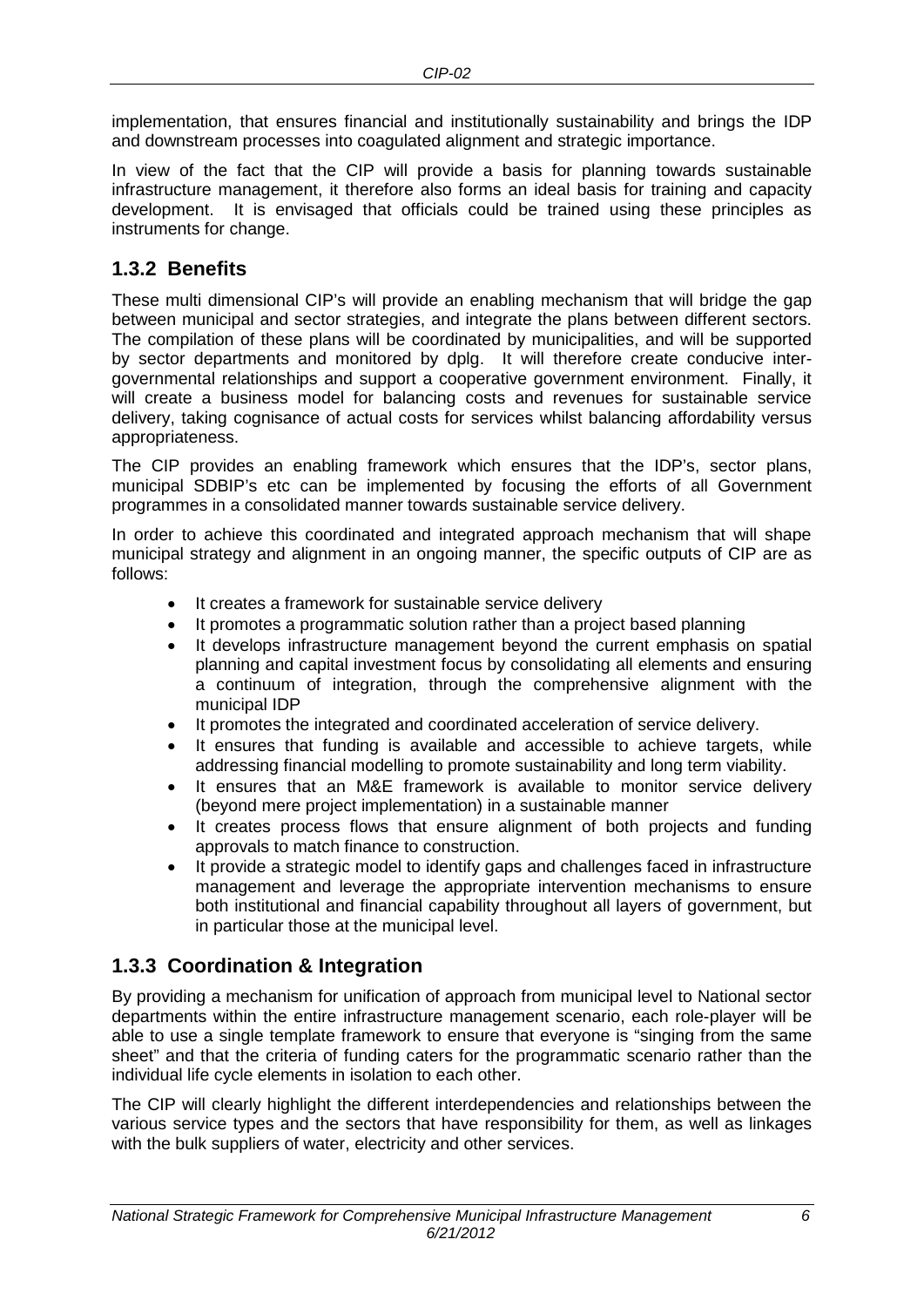Once the CIP process has been completed and these interdependent linkages properly documented, then the various planning, construction, operation and refurbishment cycles of the various infrastructural elements can be planned to address the critical path in infrastructure service delivery. Sufficient lead times and interfaces between key roles players can then be coordinated to prevent isolated investments in communities and optimise the use of resources.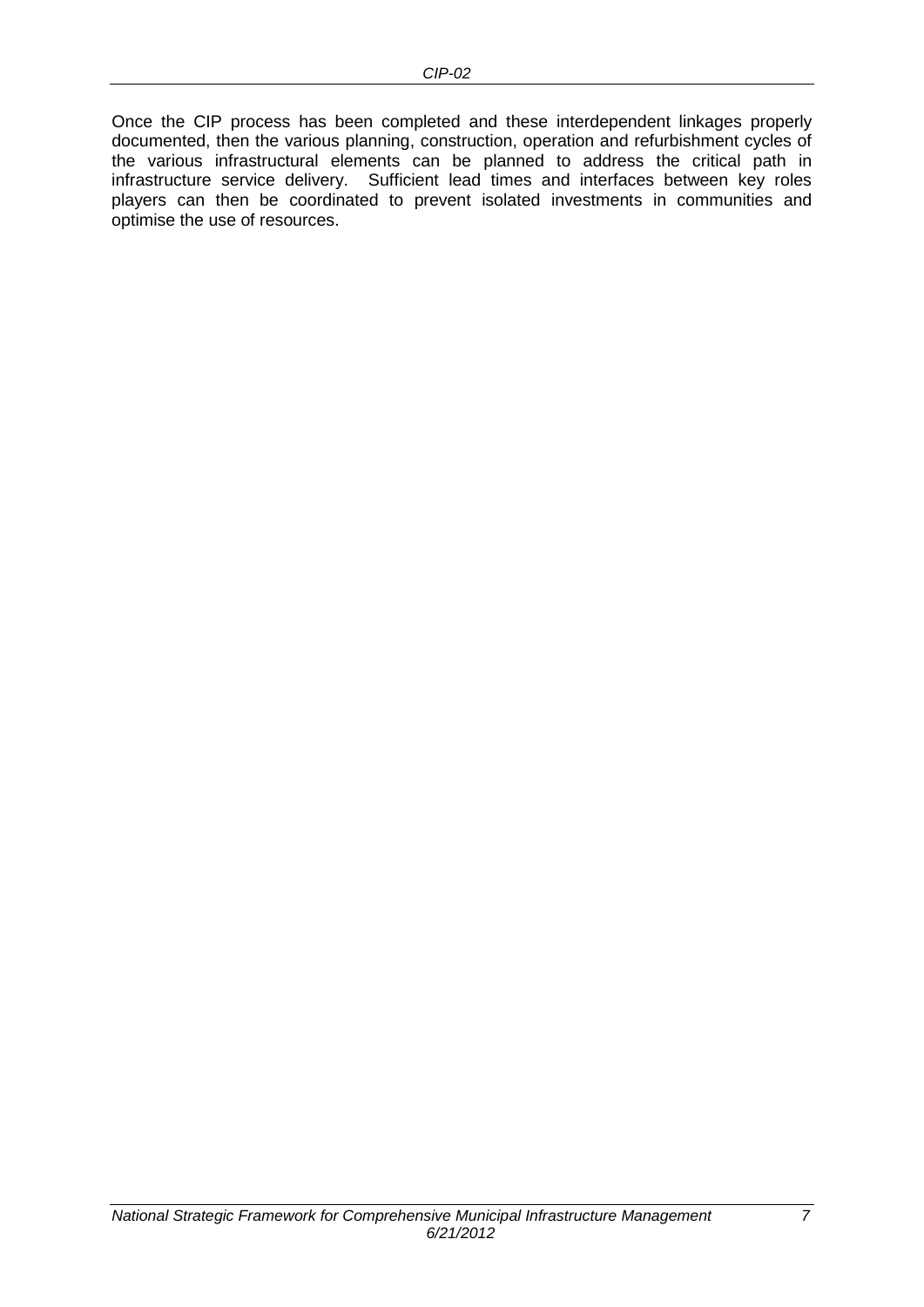## <span id="page-10-0"></span>**2 Responsibilities for Infrastructure Service Delivery**

## <span id="page-10-1"></span>*2.1 National Perspective*

Whilst national and provincial governments are responsible for creating an enabling policy, financial, and institutional (support) environment for municipal infrastructure, **municipalities** are responsible for planning, implementing and maintaining municipal infrastructure. This is reflected in the various policies, which support the devolution of responsibility for municipal infrastructure development to the lowest possible level.

Infrastructure development at a local level is dependent on both programme based and project based activities. Both types of activities are dependent upon adequate resources in terms of skills and funding. Programme based activities refer to those activities which are cyclical in nature, where the processes are repeated periodically.

The **Department of Provincial and Local Government** is the leader of the municipal sector and thus the custodian department of municipal infrastructure. **Dplg** fulfils an overall municipal infrastructure policy making and implementation support role (including administering the MIG programme), which involves all those activities related to policy development, facilitating cross sectoral coordination, and ensuring collaboration across the spheres of government. It is also responsible for putting in place the necessary structures and systems to ensure efficient and effective monitoring, identification of interventions needed, reporting, and auditing.

Whilst it does not get involved in the actual planning and implementation of municipal infrastructure projects, it has an overarching responsibility for co-ordinating municipal infrastructure policy and implementation thereof. It is also responsible for overseeing the municipal infrastructure activities of all sector institutions and municipal service delivery support structures with respect to municipal infrastructure. It leads the collaboration effort to ensure that the delivery of municipal infrastructure is planned and implemented within a sector wide approach.

**National sector departments[6](#page-10-2)** (and their provincial counterparts) retain their policy making and regulatory functions in terms of municipal infrastructure. They also retain their constitutional rights to intervene directly in the affairs of municipalities where it pertains to their sector mandate. In addition, each department has specific responsibilities in terms of municipal infrastructure. These responsibilities include the following:

- Develop sector policy and set norms and standards for the sector, which addresses infrastructure development;
- Provide a sector planning oversight role, which includes ensuring alignment between regional / provincial sector plans and the municipality's sector development plan within the IDP, and monitor performance against specific KPI's
- Provide support to municipalities for implementing municipal infrastructure projects, and in ensuring sustainability (this includes, feasibility studies, business plans, procurement of service providers, construction, project related capacity building and reporting);
- Initiate remedial interventions where necessary related to sector specific infrastructure issues;
- Ensure that funds allocated for sector infrastructure are budgeted and spent responsibly towards ensuring the provision of sustainable services (for example ensuring correct choice of technology)

-

<span id="page-10-2"></span><sup>6</sup> DWAF, DME, Dept of Housing, Dept of Transport, DEAT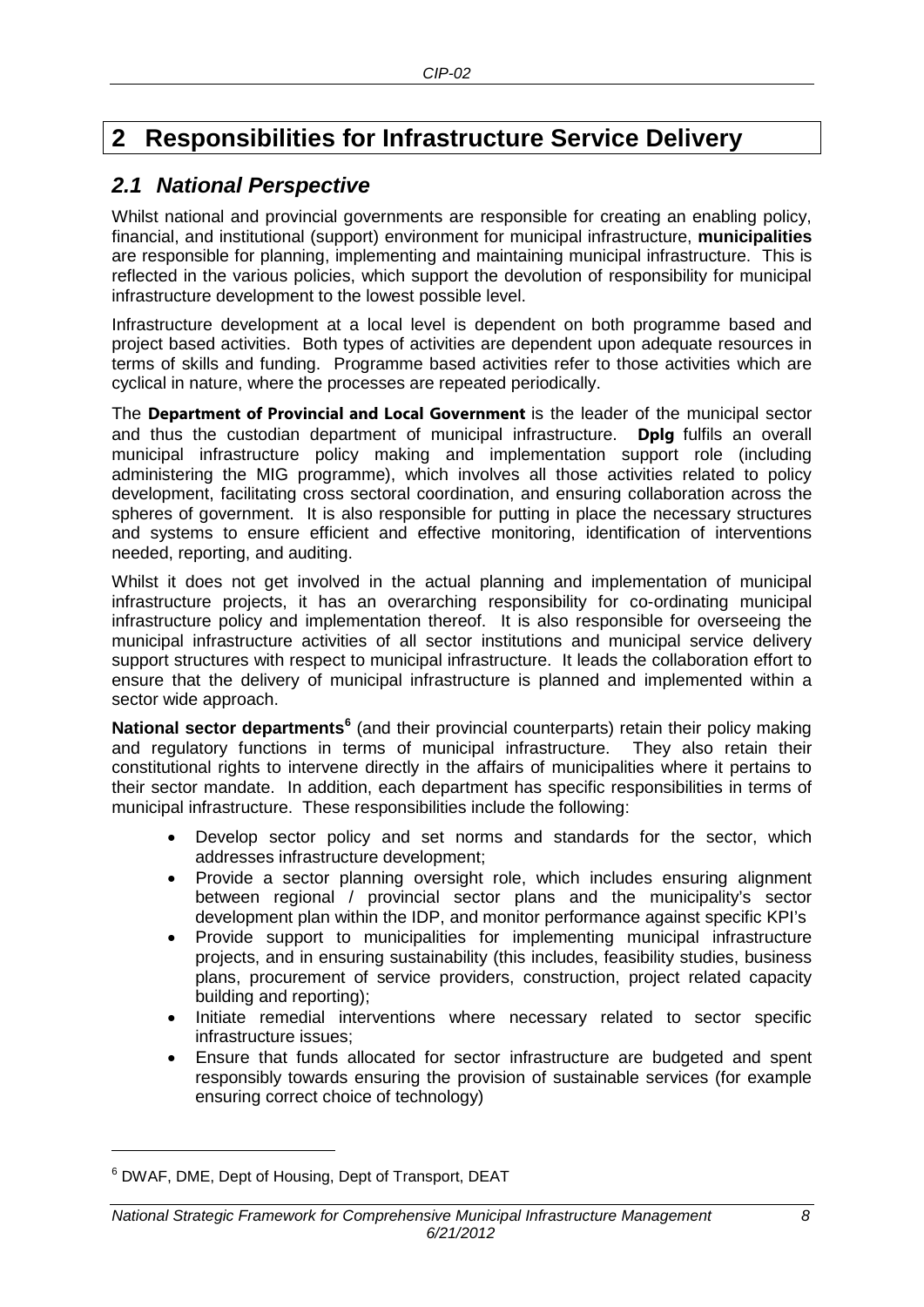• Support municipalities to prepare and implement their sector development plan (for example in the case of DWAF, support should be provided to municipalities with the development of their Water Services Development Plan)

**National Treasury** is responsible to co-ordinate the overall allocation of government's contribution towards municipal infrastructure through DoRA, and monitor financial reporting on revenue related criteria and spending trends. They also are responsible for ensuring that municipalities and sector departments fully understand and operate within the macro economic framework driven by national government. Furthermore, they provide support to municipalities in terms of all financial matters relating to municipal infrastructure.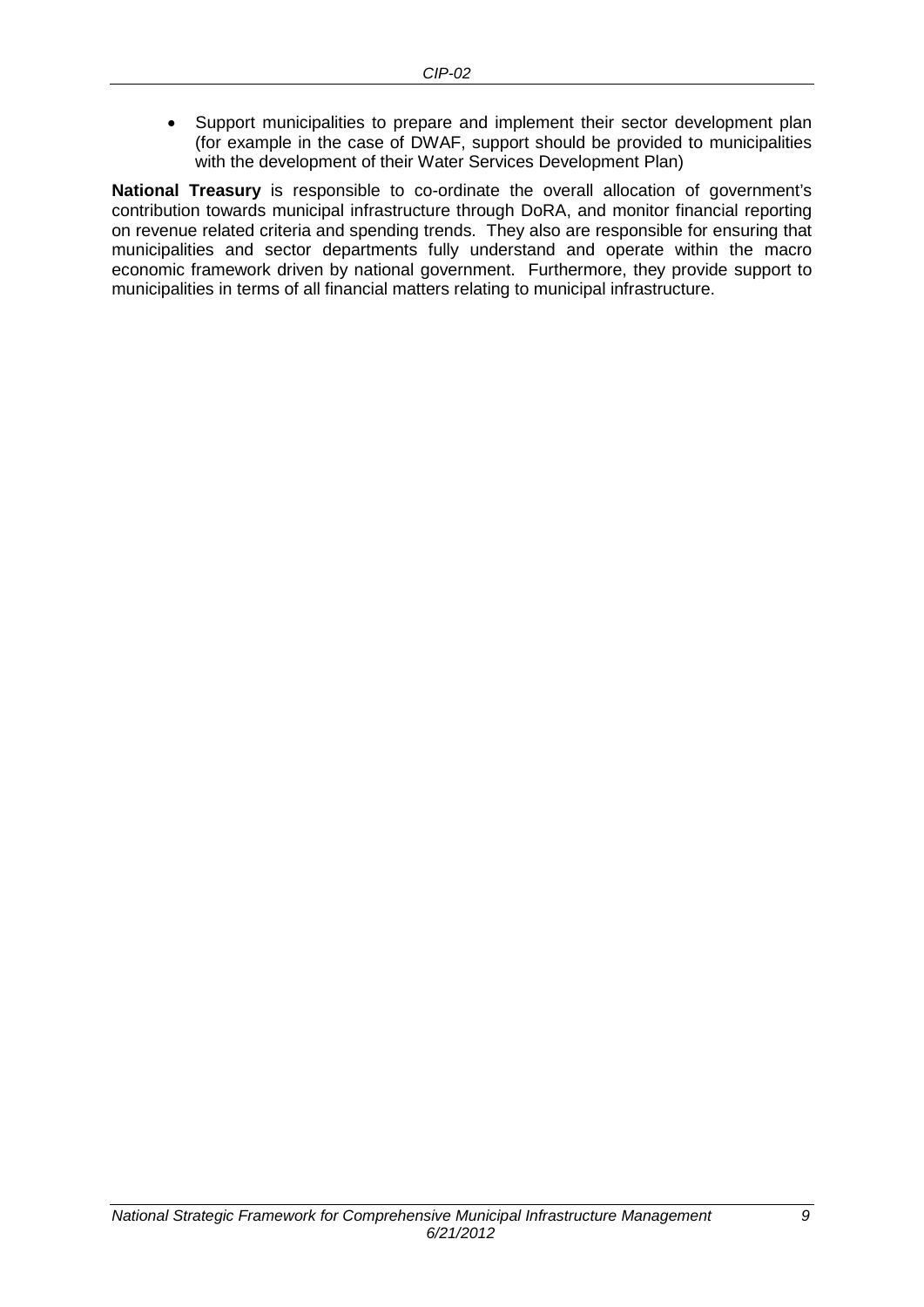## <span id="page-12-0"></span>**3 CIP's in the Municipal Planning Paradigm**

### <span id="page-12-1"></span>*3.1 Contextual Framework*

Consolidated Infrastructure Plans (CIP's) have been formulated to serve as clear business models providing and where necessary, improving the ability of a municipality to deliver municipal services. They are defined as a strategic input into the IDP that provide a holistic overview of the levels of infrastructure access, demand for services, performance of existing services (functionality), a vision for future performance scenarios, the risks, priorities and tariff implications.<sup>[7](#page-12-3)</sup>

It is intended that CIP's will enhance and support the IDP, ensuring that the different departments and spheres of government are working towards common goals and objectives in developing and sustaining municipal infrastructure.

In compiling these CIP's, particular attention would be given to the following data sets:

- The municipal IDP
- The municipal SDBIP: Service Delivery Budget Implementation Plan
- The Provincial Growth & Development Strategy (PGDS) or PSEDS where it does exist
- The national Housing Development Plan (NHDP)
- The Water Services Development Plans (WSDP), and other sector plans (e.g. the ITP)
- The Water Services Regulatory, Support and Reform Strategies
- Current programmes in consumer needs
- LUMS
- Principles inherent in the policies on Sustainable Human Settlements and Agenda 21
- The Municipal Infrastructure Investment Framework (MIIF) and IIP guidelines

As part of the broader planning framework, sector departments need to develop strategic and other plans. The aim of these plans is to map the specific department's course of action within the broader government strategic framework. These sector plans are important to guide the development of infrastructure plans at municipal level, which in turn will be integrated into the municipal CIP that strategically informs the IDP.<sup>[8](#page-12-4)</sup>

## <span id="page-12-2"></span>*3.2 Inputs from the IDP*

-

Municipal planning is legally governed by the framework prescribed for the IDP: it has created a planning regime that ensures that all projects initiated in a municipality contribute to the medium and long term vision for the municipality. It is envisaged that the CIP will build on the foundation laid in the IDP to formulate a model for growth and development in the municipality. In particular, it should accommodate the following inputs:

- Land Use Management
- Regional & Town Planning
- Human Settlement patterns
- Socio-economic modelling.
- Local Economic Development Strategies

 $7$  Ref Guideline: Sustainable Municipal Infrastructure Provision and Service Delivery

<span id="page-12-4"></span><span id="page-12-3"></span><sup>&</sup>lt;sup>8</sup> Guidelines : Multi-Dimensional targeted approach to support municipalities on infrastructure services delivery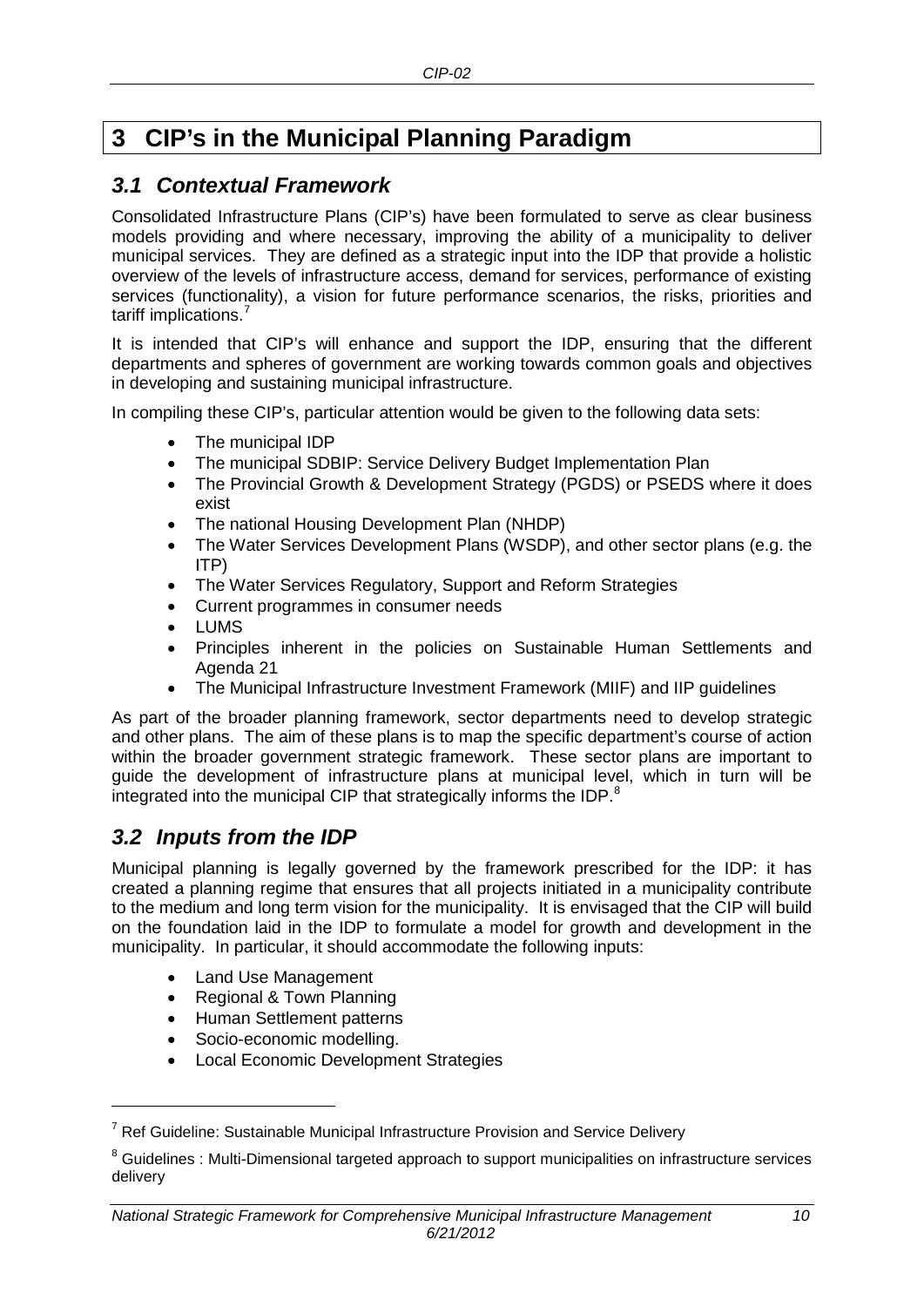- Regional, Provincial & National growth strategies
- Financial modelling ito MIAM, MIIF, and IIP over the MTEF budgeting cycles.
- Sectoral planning and modelling

All of these would provide inputs into the CIP and serve as sources for more detailed level information to give effect to programmatic development rather than project based planning.

### <span id="page-13-0"></span>*3.3 Inputs to the IDP*

It is envisaged that the CIP will provide a prioritised list of initiatives to implement the visions of the IDP. Thus, by using the inputs to shape a more comprehensive IDP, the outputs from the IDP process will be more defined and will generate the base for ongoing monitoring and evaluation towards a programmatic approach for infrastructure management. The key advantage of the CIP will be to ensure that the various sector plans and operational implementation plans are coordinated to improve service delivery that is both sustainable and viable throughout the development cycle of the human habitation.

This methodology will advance the:-

- Phased implementation to address short and medium term goals addressing the differentiated needs per municipality
- Capacity building, stakeholder involvement & mobilisation, coordination and acceleration of government programmes focused on service delivery.
- Capacitating institutional structures and personnel development and core competencies within infrastructure management and service delivery sustainability.
- Aligning these interventions with support and funding programmes initiated by national departments.

### <span id="page-13-1"></span>*3.4 Implementation Methodology*

To ensure that both programmatic and project specific sustainability is developed and maintained the model for CIP will achieve the following:-

- Ensure that projects are identified, registered, budgeted for, and initiated to eradicate all backlogs in infrastructure in all communities by 2014, taking into consideration the future development needs of the area to ensure growth and local economic development
- Support municipalities in providing the necessary institutional capacity to provide the different services. This might also include options such as creating regional service delivery teams
- Develop the means to fund the capital and operating budgets for service delivery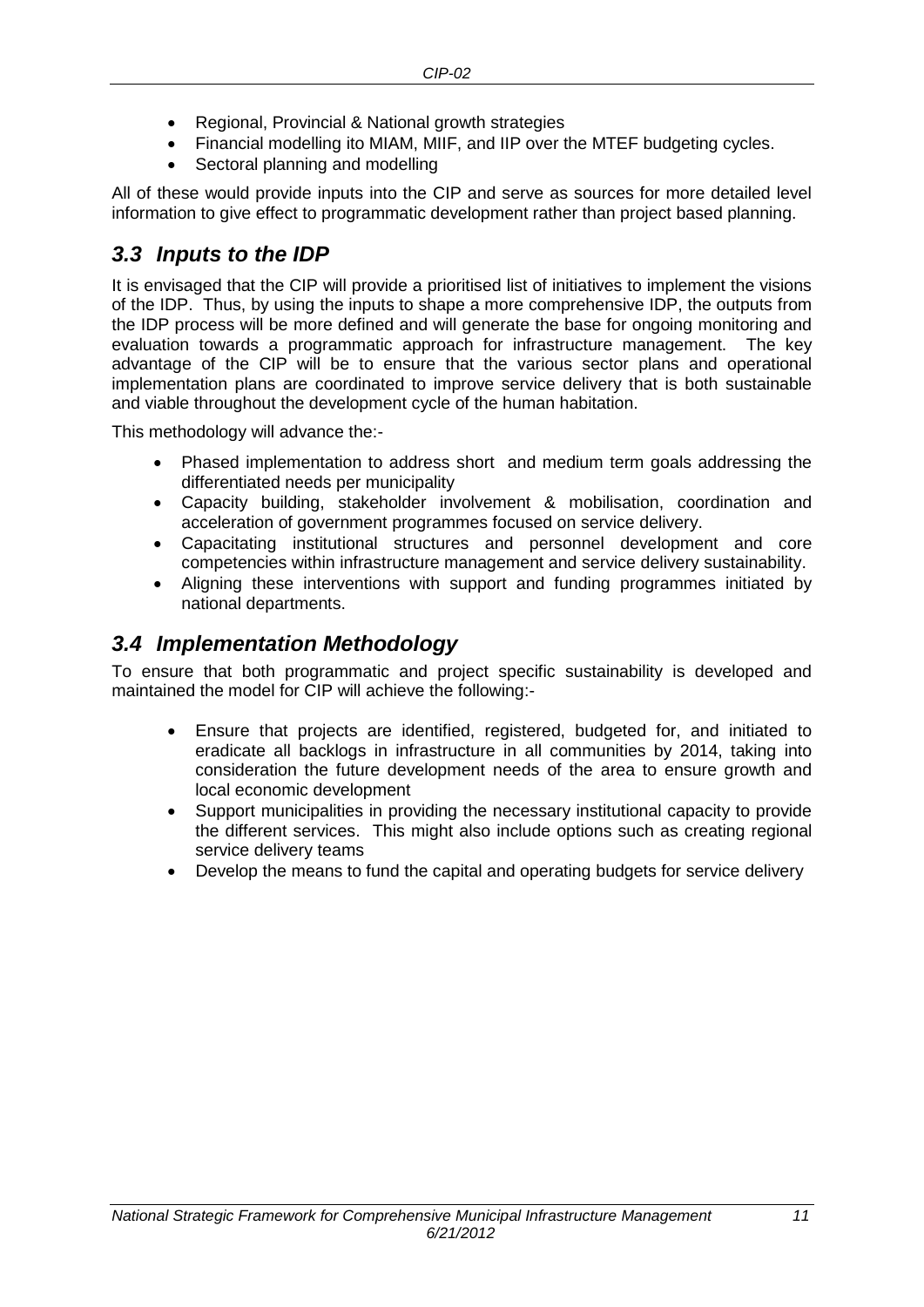## <span id="page-14-0"></span>**4 Comprehensive Infrastructure Planning**

## <span id="page-14-1"></span>*4.1 Objectives*

In defining the intervention plan (using a programmatic approach), the following objectives need to be achieved:

- Create an integrated framework for sustainable service delivery, aligning developmental, financial and institutional aspects
- Define action plans per sector to accelerate towards achieving these targets
- Ensure that funding is available and accessible to achieve targets through life cycle costing, financing and access to grants
- Ensure that an M&E framework to monitor delivery is available

## <span id="page-14-2"></span>*4.2 Scope of a CIP*

The scope of a CIP should encompass the following elements (as depicted in [Figure 1](#page-14-3) below):

- Development planning to take into consideration the demography of the municipality, addressing the expected changes in the municipalities due to growth & migration. This should address Land Use Management, Regional & Town Planning, Human Settlement patterns, Socio-economic modelling, Local Economic Development Strategies and Regional, Provincial & National growth strategies. This would be used as basis for addressing the potential income sources, the indigent, and investment opportunities by private sector
- The natural **environment**, providing natural resources (e.g. minerals, water, etc)



<span id="page-14-3"></span>**Figure 1: Conceptual Model Service Delivery and Improvement**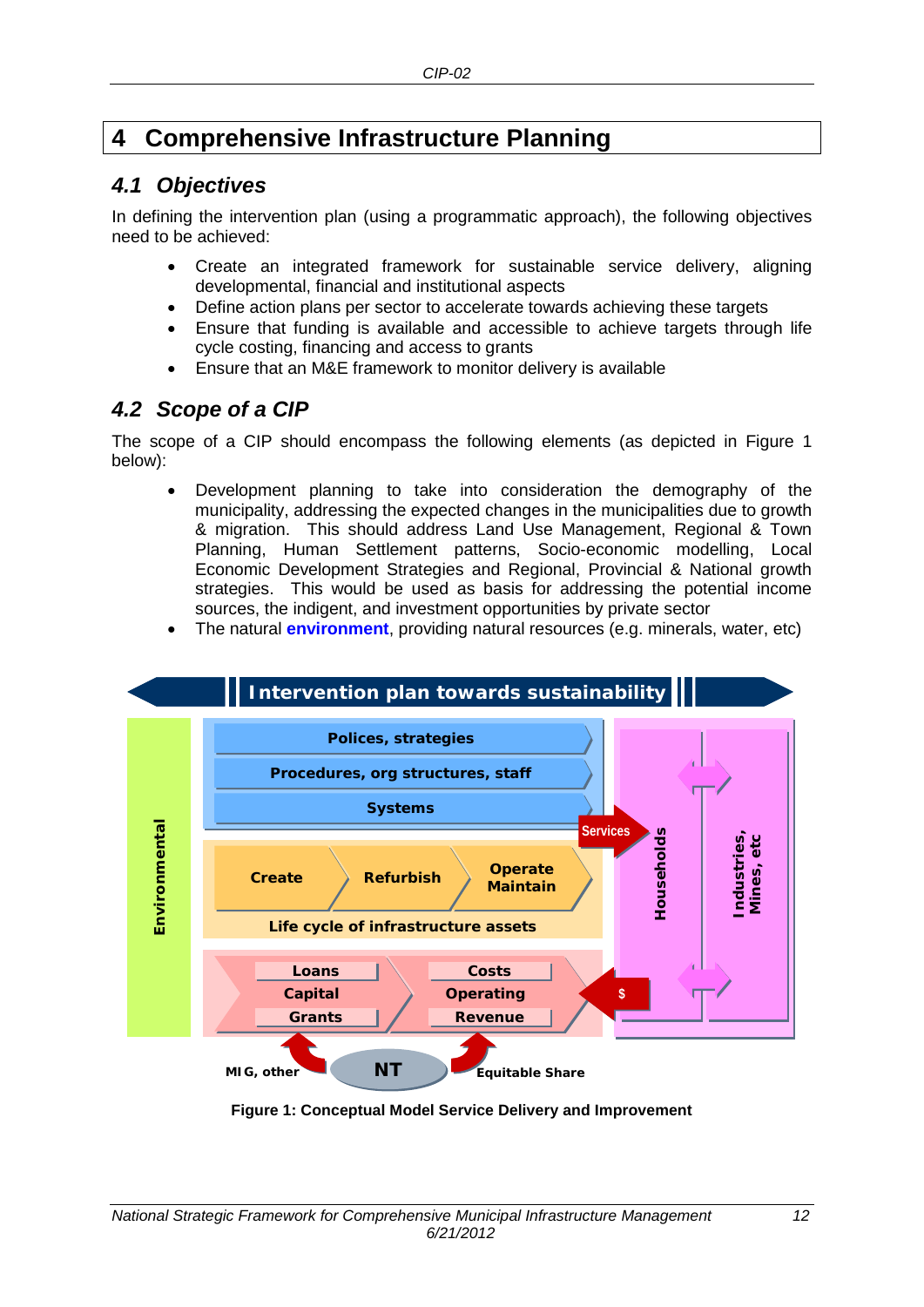- **Infrastructure[9](#page-15-2)** , considering current initiatives towards life cycle asset management and related government initiatives, including the following areas:<br>Extent of current services
	- **Extent of current services**<br> **Extent of dilanidation refur**
	- □ State of dilapidation, refurbishment needs<br>□ O&M needs
	- O&M needs
	- <sup>D</sup> Project, budgets
- **Institutional** arrangement to support service delivery
- **Financial**
	- **Budgets for interventions**<br>**Budgets**
	- **Grants**
	- □ Financing from commercial & development banks
- An **intervention plan** to develop the above elements towards sustainability and affordability.

A high level overview of these issues is presented below, while a more comprehensive review of data to be collected in provides in the guidelines for the preparation of CIP's (see Annexure B).

#### <span id="page-15-0"></span>**4.2.1 Development Planning**

The basis for infrastructure planning needs to be based upon a clear understanding the need for infrastructure services in a municipality. This has to be based upon the demographic composition of the municipality, the current economic activities, and the potential future developments in the region. It also needs to account for the spatial distribution of the consumers. It is assumed that such investigations, plans and scenarios have been developed as part of the IDP (reflecting possible Local Economic Development and related plans), and will be used to develop a model of future population distribution in the municipality. Cognisance will be taken of current housing plans in the municipality as a framework for final service provision in areas of rapid growth, or where informal settlements have been established. Income levels would also be obtained from available sources and considered later in assessing the financial viability of the municipality.

By following the CIP process, municipalities would entrench a planning approach based on current and future infrastructure needs to achieve local economic growth, instead of a planning approach based on available funding. The latter approach has resulted in the current piece-meal development experienced in municipalities that seems affordable but is not sustainable in the long run.

The CIP will identify the funding gaps between that which is needed and that which is currently available, providing the opportunity for the municipality, or municipalities to procure additional funding and/or financing through different sources. At municipal level, particular emphasis needs to be placed on water, sanitation, roads, electricity and solid waste (being municipal responsibilities), while proper coordination (with the relevant roleplayers) towards the provision of schools, clinics and other social facilities also needs to be catered for.

### <span id="page-15-1"></span>**4.2.2 Infrastructure Provision**

-

Based upon the specific service needs, and the extent of current services, it is necessary to plan and provide the **infrastructure assets** to be able to deliver services to the consumers. This typically includes bulk and reticulation services distributing it to the end consumers and

<span id="page-15-2"></span> $9$  This addresses water, sanitation, electricity, solid waste & municipal roads. Other services (e.g. community halls, etc) can be included once the primary targets have been addressed. Housing is regarded as the driving force in providing shelter to the informal settlements, and will likewise require services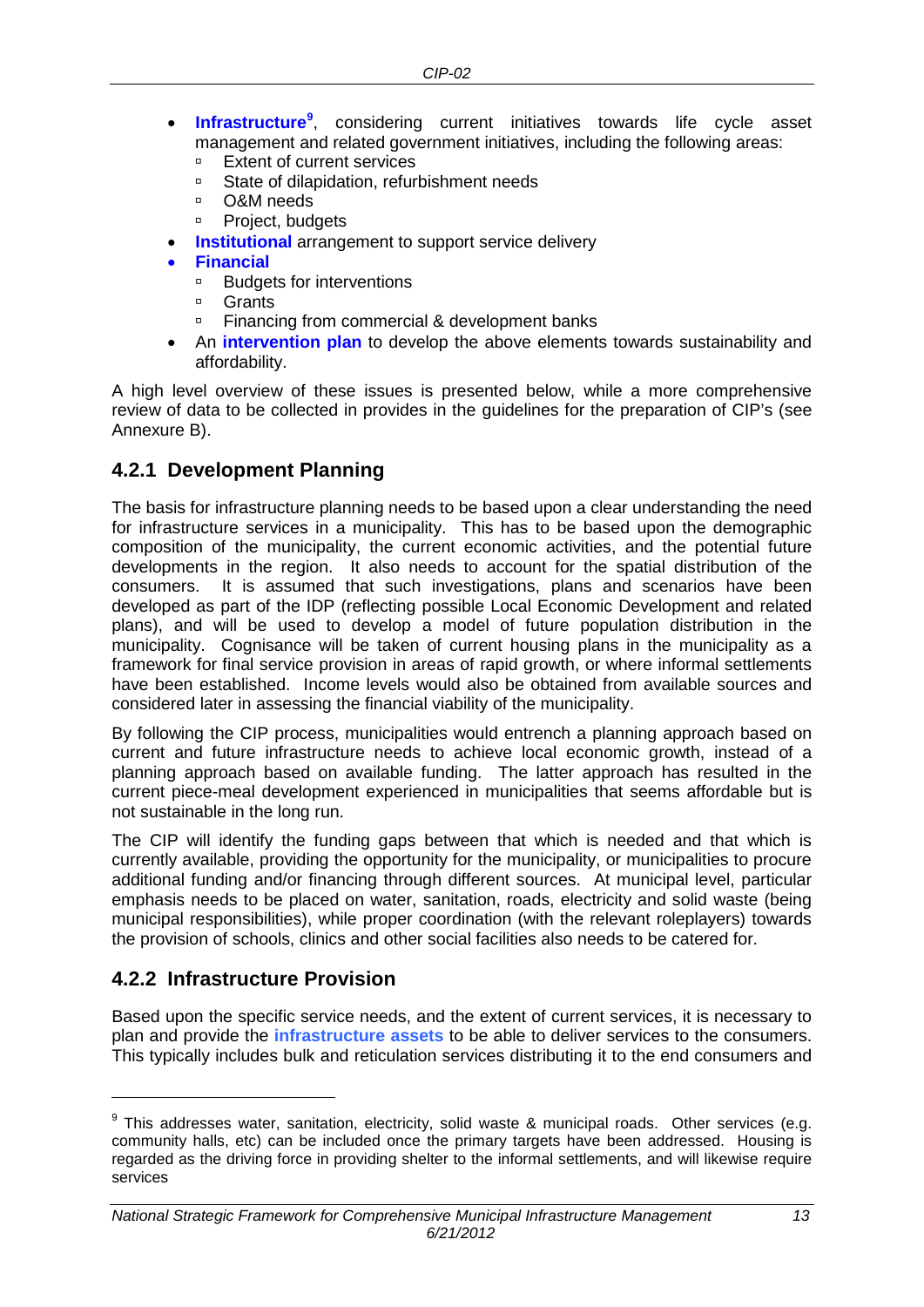communities (current indications are that in some areas bulk services might not be sufficient to serve all communities, and that significant investments would need to made here: we see that this planning will be a key deliverable for this programme). Internal bulk services also need to be provided for, including sufficient storage to prevent outages as experienced by numerous communities. Finally, service delivery to the end-consumer provides services to each individual household (where possible). Master plans have in most cases been developed defining how these services are being provided, and how these will be extended in future, and various backlog studies are being conducted at present to assess these needs. These need to be confirmed, and plans developed to eradicate such.

However, the full **life cycle** of the **assets** needs to be planned and managed. The custodians of the assets<sup>[10](#page-16-3)</sup> should therefore develop plans that provide for their proper operations, maintenance and refurbishment to ensure that they function as planned, and do not fail prematurely or catastrophically. These lifecycle strategies should include plans for proper operations and maintenance, as well as refurbishment. Ensure that loss and demand management and the optimal use of resources are addressed.

#### <span id="page-16-0"></span>**4.2.3 Institutional Arrangements**

Appropriate **institutional arrangements** need to be in place and sustained to support these assets. This typically consists of clearly defined business processes involved in planning, creating, and managing these assets, and allocating these to specific role-players (be they in one single legal entity, or part of different service providers). Specific job descriptions, staff structures, and staff development plans should be in place, while Service Level Agreements should be signed between all relevant service providers. Various recent surveys have shown that significant skill shortages exist, which will require a comprehensive capacity development, support and mentoring programme to create the necessary skills based in this sector (current initiatives fall short and do not address the long term sustainability of the sector). Finally, appropriate information systems should be available to support service delivery.

### <span id="page-16-1"></span>**4.2.4 Financial Resources**

Sustainable service delivery is only possible if the necessary **financial means** are available to fund the above processes. This typically includes the funding and financing of the original construction of the assets. This might require the use of external financing to address shortfalls in cash availability, but would require longer term income streams. Note however that although financing provided by commercial banks has all but come to a halt (but could be improved once the payment domain has been addressed). Of crucial importance would be that cost-reflective tariffs be charged for the services provided to the consumers (these costs should reflect the full life-cycle costs of providing the services, i.e. initial construction, maintenance, operation, and refurbishment). This would ensure that municipalities would be in stronger positions to negotiate loans with banks (either through project finance mechanisms, or through ring-fenced municipal entities providing services to communities and/or industry with which fixed off-take agreements can be negotiated. Despite effort to improve revenue collection procedures and processes, much work still needs to be done, be it through the equitable share to support the indigent, or improved enforcement strategies to reduce bad debt. Ensure that free basic services are addressed

#### <span id="page-16-2"></span>**4.2.5 Intervention plan**

-

<span id="page-16-3"></span> $10$  Guidelines for Infrastructure Asset Management in Local Government – Draft January 2007 (DPLG)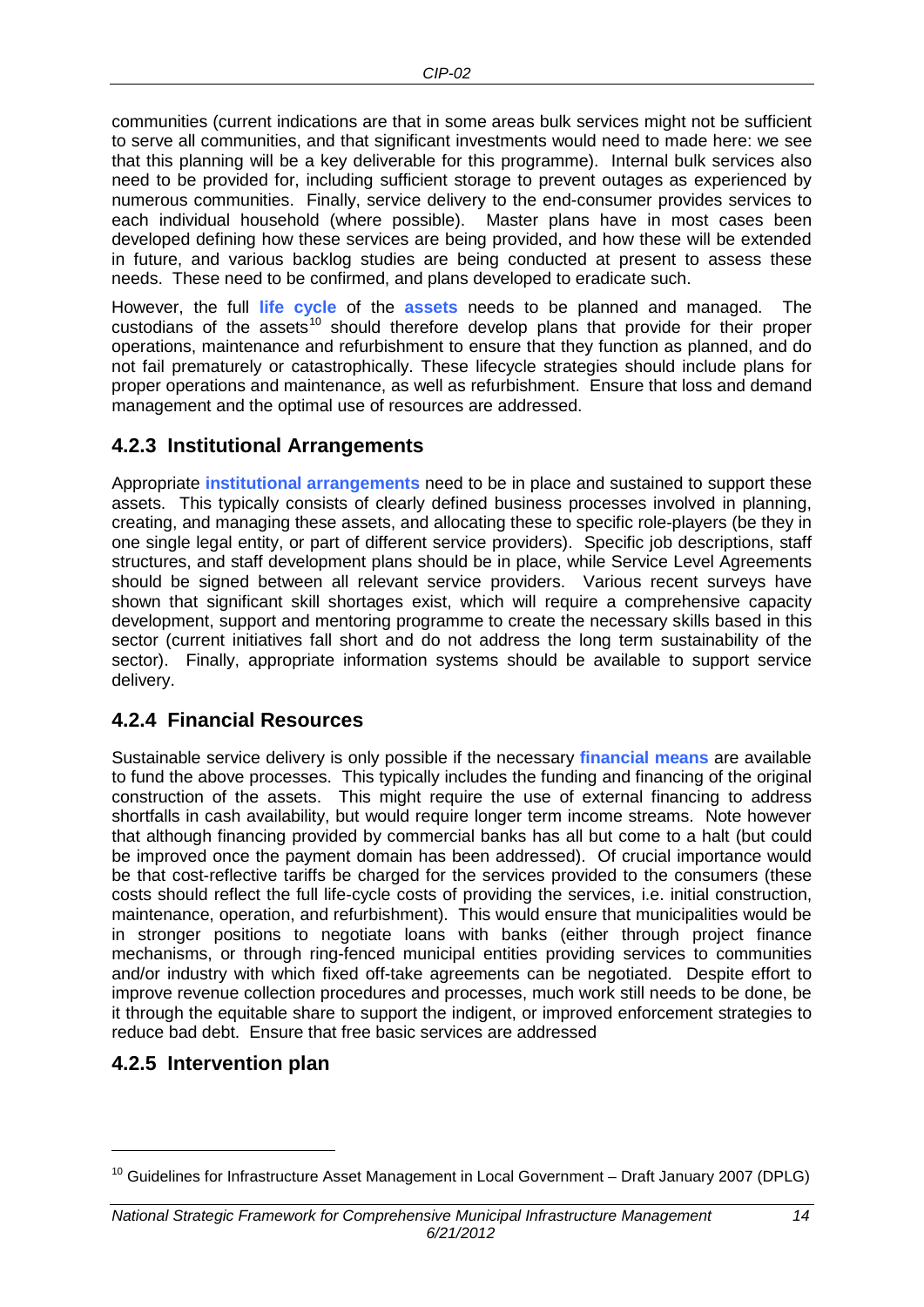A two-step process for improving service delivery in the municipalities should be compiled. This could include the following:

- Programme for improving revenue (improved billing, collection, enforcements, and cost reflective tariffs)
- Programme to provide and/or refurbish the necessary infrastructure
- Programme to develop the internal institutional capacity of the municipality
- Programme to obtain additional short term financing, be it through own revenues, loans, grants, or savings
- Programme to build awareness amongst all consumers

A detailed intervention programme should be developed, funded, and a schedule compiled for implementation.

## <span id="page-17-0"></span>*4.3 Outputs from a CIP*

The rationale for compiling CIP's is therefore to provide an integration of all the existing plans to achieve the following:

- Phased implementation to address short and medium term goals addressing the differentiated needs per municipality
- Capacity building, stakeholder involvement & mobilisation, coordination of government programmes focused on service delivery
- Aligning these interventions with support and funding programmes initiated by national departments.

The key outcomes of preparing CIP's are the following:

- Ensure that projects are identified, registered, budgeted for, and initiated to eradicate all backlogs in infrastructure in all communities by 2014, taking into consideration the future development needs of the area to ensure growth and local economic development. This requires the following:
	- Confirming the size, location, and demography of each community in the country
	- <sup>o</sup> Confirming the current status of service delivery in that community, and identifying the need for projects to provide the lacking infrastructure
	- Identify the refurbishment, operating and maintenance needs in a municipality, using a life cycle asset management approach in which cognisance is taken of the fact that many assets are reaching the end of their design life: this implies that significant investments would be needed to prevent the catastrophic failure of infrastructure, or significant losses in water and electricity, and pollution of rivers by untreated waste water
- Support municipalities in providing the necessary institutional capacity to provide the different services. This requires the following:
	- Draw on the assessment of the current business architecture (i.e. processes, staff structure, job description, etc) as measured against a reference architecture as provided for by the provincial MEC for Local Government to be evaluated based on the provincial Performance Management Guidelines for municipalities where it has been developed.
	- <sup>1</sup> Interim measures to provide the services, which could consist of secondment of staff my sector departments, DBSA, or public/private service providers
	- Development of capacity in the municipalities to ensure that they can deliver these services within a set period of time (e.g. 3 to 5 years). This might also include options such as creating regional service delivery teams. Options in this regard need to be investigated (see below)
	- Address the significant losses suffered in especially water and electricity due to technical, institutional and financial reasons, and institute demand and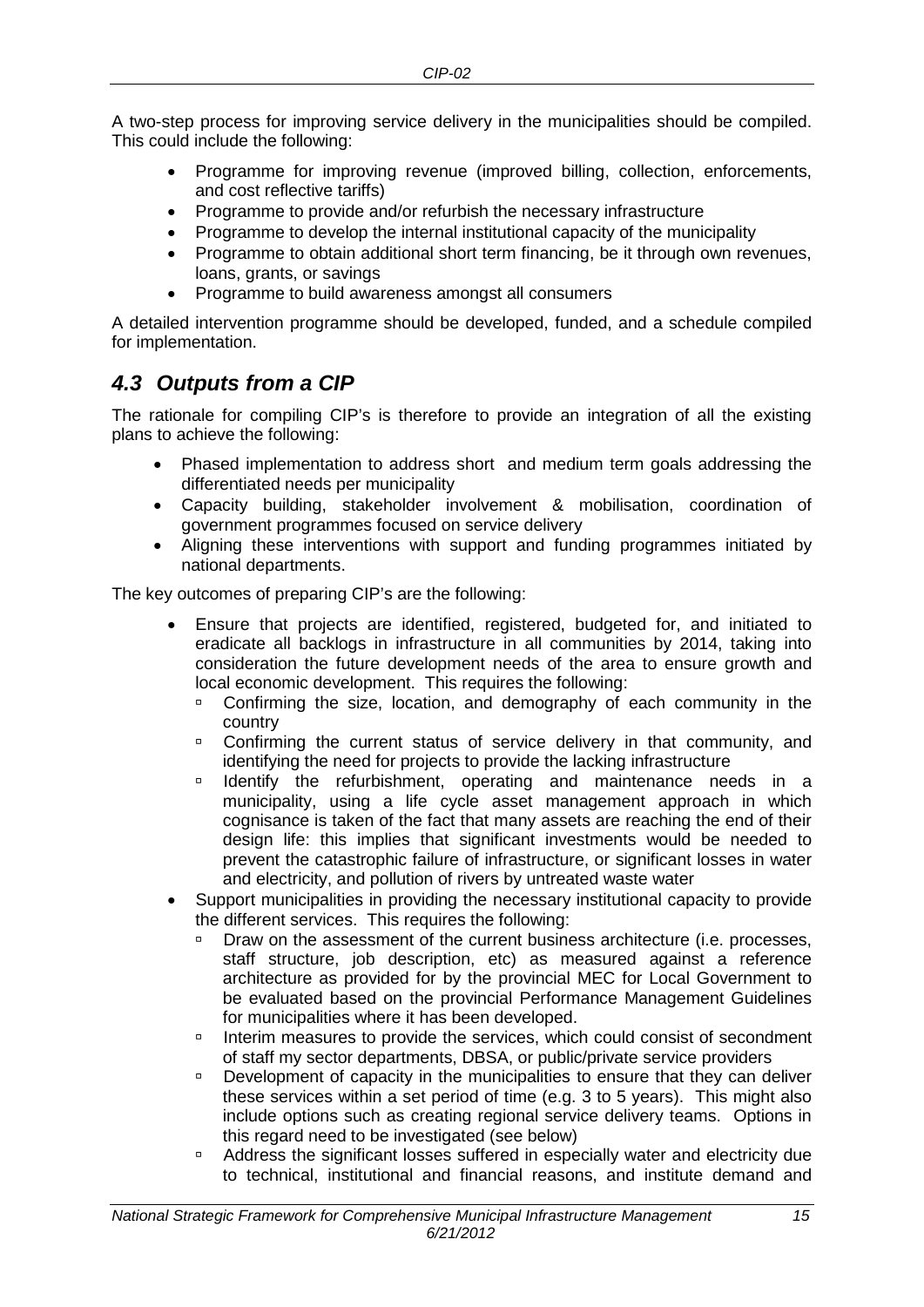conservation programmes (including awareness) to sustain this in the long term

- Develop the means to fund the capital and operating budgets for service by the following means:
	- □ Set cost-reflective tariffs based upon life cycle costing
	- **Improve revenue streams through proper enforcement of payments**
	- Develop business model plans that would ensure that municipalities are able to access financing from private or development banks
	- <sup>D</sup> Identify opportunities for partnership between public and private enterprises that would be able to benefit from joint investments in infrastructure. A special investigation should be launched to investigate these matters, and to support policy changes where necessary to expedite such investments

## <span id="page-18-0"></span>*4.4 Level of Detail*

It is acknowledged that the preparation of the required datasets could entail an investment in data confirmation. Various sector departments have developed datasets for their specific applications. It is proposed that these be consolidated into a single reference map containing all communities, suburbs and informal areas. This map would then serve as the main list of areas to be addressed before the set deadlines, and in planning for sustainability.

It is envisaged that merely sufficient data should be collated to formulate high level budgetary decisions, and that detailed project design be attended to during project rollouts. A preliminary table providing guidelines on the level of detail of data is provided below. Complete data confirmation and collation guidelines and template are being prepared.

| Category         | Sub-<br>Category             |                  | Component       | Community       | <b>Supply Area</b> | <b>WSA/Munic</b>  |  |
|------------------|------------------------------|------------------|-----------------|-----------------|--------------------|-------------------|--|
| 1:Demography     | Population                   |                  |                 | Ideal           | Ideal              | Compulsory        |  |
| 2:Infrastructure | 1: Service                   | 1: Networks      | Optional        | Ideal           | Ideal              | Compulsory        |  |
|                  |                              | 2: Works         | Optional        |                 | Ideal              | Compulsory        |  |
|                  |                              | $3:$ FBS         |                 | Ideal           | Ideal              | Compulsory        |  |
|                  |                              | 4: Bulk supply   |                 |                 | Ideal              |                   |  |
| 2: Backlogs      |                              |                  |                 | Ideal           | Ideal              | Compulsory        |  |
| 3:<br>Asset      |                              | 1: Asset regstrs |                 |                 |                    | Compulsory        |  |
|                  | management<br>2: Cond assmnt |                  |                 | Ideal           | Ideal              | Compulsory        |  |
| 4: Operations    |                              | 1: Volumes       |                 | Optional        | Ideal              | Compulsory        |  |
|                  |                              | 2: Losses        |                 | Optional        | Ideal              | Compulsory        |  |
|                  |                              | 3: Quality       |                 |                 | Ideal              | Compulsory        |  |
|                  |                              | 4: Availability  |                 |                 | Ideal              | Compulsory        |  |
| 5: Licensed      |                              |                  |                 | Ideal           | Compulsory         |                   |  |
| 3:Institutional  | <b>Reporting</b>             |                  |                 |                 |                    | <b>Compulsory</b> |  |
|                  | <b>Staffing</b>              |                  |                 |                 |                    | <b>Compulsory</b> |  |
|                  | <b>Structure</b>             |                  |                 |                 |                    | <b>Compulsory</b> |  |
| 4: Financial     | Capital                      |                  |                 |                 |                    | Compulsory        |  |
|                  | Cost                         |                  | <b>Optional</b> | <b>Optional</b> | <b>Optional</b>    | <b>Compulsory</b> |  |
|                  | <b>Revenue</b>               |                  | <b>Optional</b> | <b>Optional</b> | <b>Optional</b>    | <b>Compulsory</b> |  |
|                  | <b>Solvability</b>           |                  |                 |                 |                    | <b>Compulsory</b> |  |

**Table 1: Summary of Data to be confirmed / collated**

These details need to be expanded to address the following:

- For electricity, roads and solid waste the above original table could be appropriate
- The objective would be to confirm the service levels in every 'community/township/suburb' (planning unit)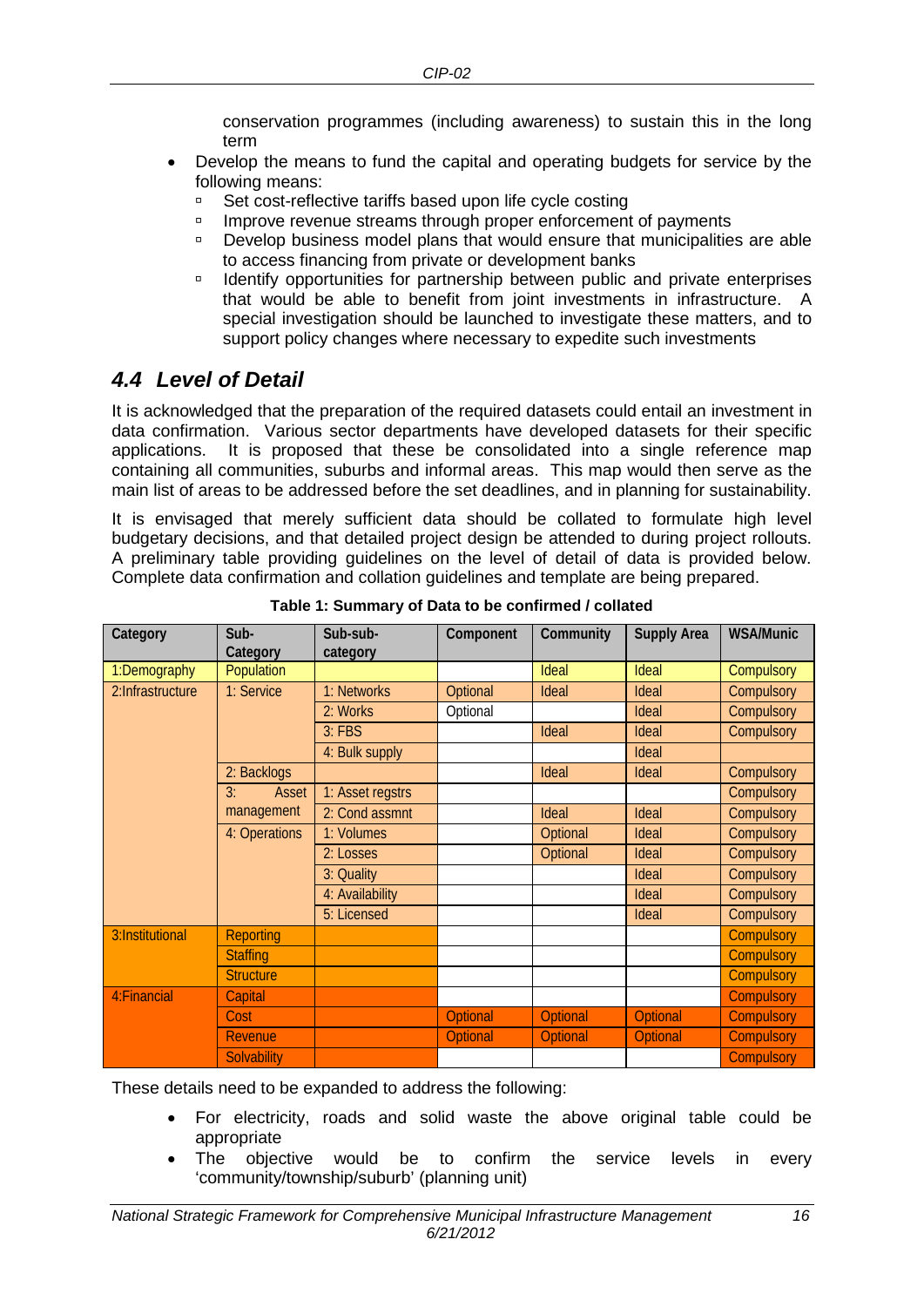The first step would be to collect the crucial details to ensure that we know where to deliver water and what capacity support (whereas normally the focus would have been on project management only, the proposed support should be focused on procurement management where necessary and even construction management if need be) each municipality need to be able to deliver the targets

## <span id="page-19-0"></span>*4.5 Responsibilities for Preparing CIP's*

The primary responsibility for preparing CIP's remains that of the municipality, who are ultimately responsible for service delivery planning and implementation. However, in view of the severy commitments of municipal officials, a support programme will be launched to assist municipalities in preparing these plans. This support will be provided by the following institutions (see [Figure 2](#page-20-0) for more details):

- Municipalities would compile the CIP's
- They would be mentored (and/or assisted) by a team of support staff from the Siyenza Manje programme of DBSA, support staff sponsored by DWAF, and other external support organisations
- They would be supported by dplg with respect to the developmental and institutional issues and general principles by building on the IDP, LED, and other related plans
- They would be supported by sector departments with respect to technical issues related to each specific sector, refering to the different sector plans
- They would be supported by National Treasury with respect to financial issues
- They would be supported by DBSA with respect to the IIP principles

It is envisaged that the District Municipalities would compile district level CIP's, which would be a consolidation of CIP's compiled at Local Municipality level. It is also proposed that an initial set of prototype CIP's be compiled to serve as examples to the other municipalities. Note that a differentiated approach would be used to distinguish between the different categories of municipalities (i.e. categories A, B1 – B4's and C1/C2).

A very high level allocation of responsibilities is provided in Annexure B.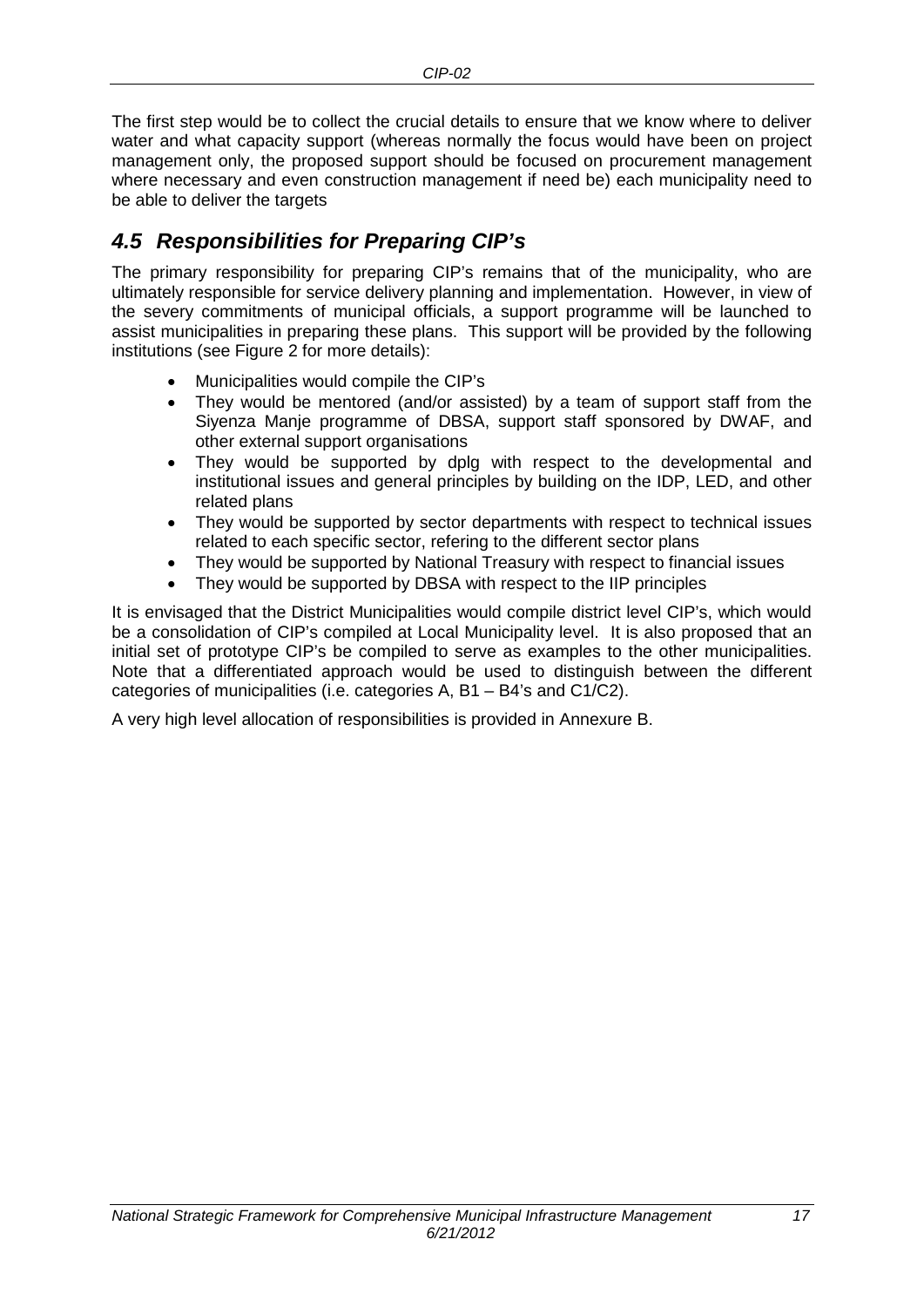

<span id="page-20-0"></span>**Figure 2: Roles and Responsibilities for Comprehensive Infrastructure Planning**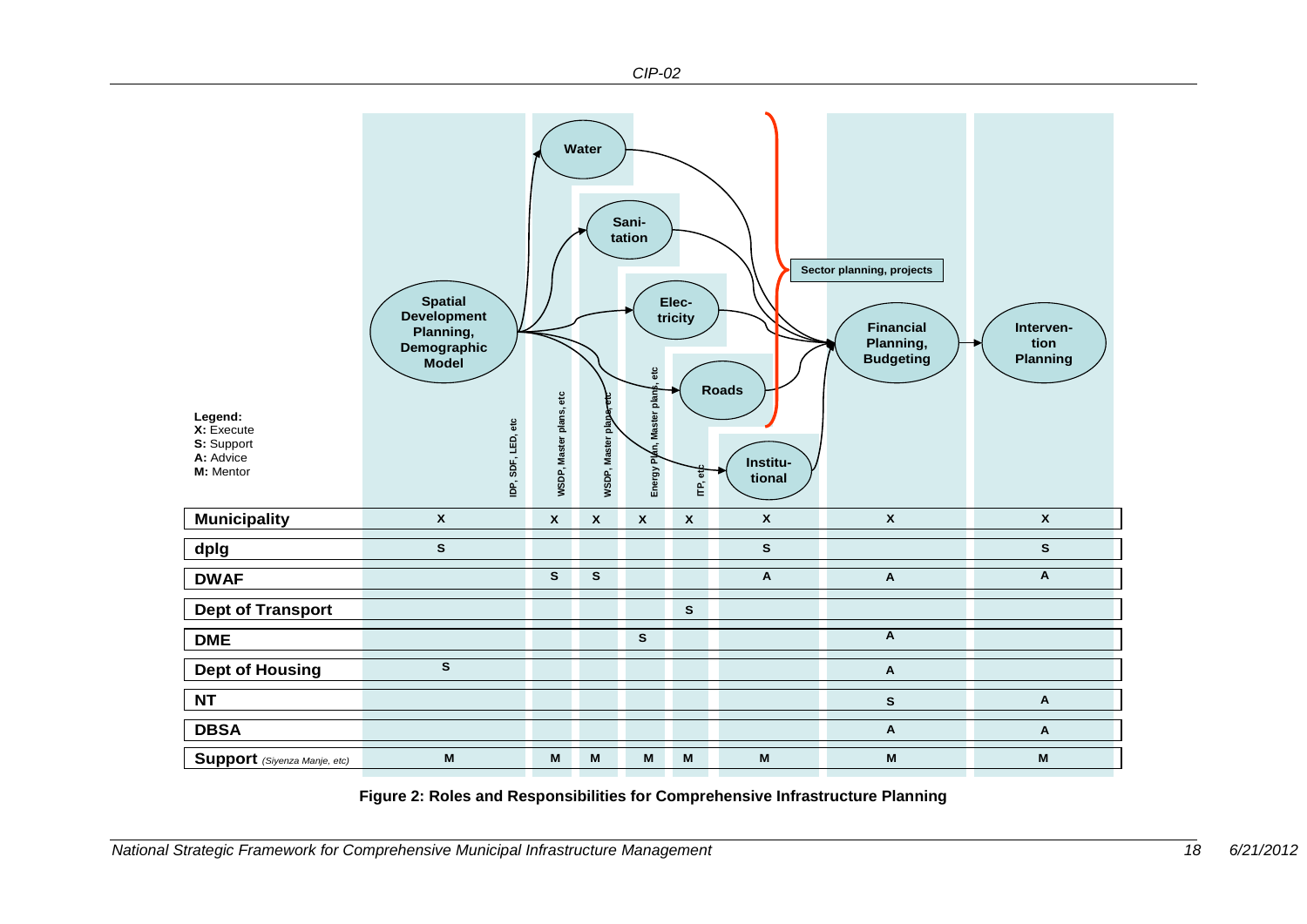## <span id="page-21-0"></span>**5 Implementation**

### <span id="page-21-1"></span>*5.1 Timeline*

Four different objectives need to be met in scheduling the preparation of CIP. These are the following:

- Objective 1: Define a format and template for the CIP's that contain the essential elements of all key role-players (being DWAF, DPLG, DBSA, and Dept of Housing, and meeting the budgeting cycles of National Treasury)
- Objective 2: Compile CIP's for all 52 Municipal Spaces (i.e. 46 districts and 6 metro's). Prioritise these to attend as soon as possible to those municipalities where backlogs are small, and where the capacities are severely impacting upon project delivery

These objectives clearly imply that a differentiated approach would be necessary to ensure the best impact at the earliest possible date.

The following four phases for the development and implementation of CIP's are envisaged:

- Phase 1: Confirm extent of areas per municipality to be addressed by sectoral and housing programmes, and assess high level capacity using current backlogs and the ability to spend MIG funds for example as a guideline. Use this and other criteria (such as provincial financial monitoring and evaluation criteria) to initiate immediate intervention plans to support project rollout, and to initiate planning towards sectoral project implementation as a two-pronged approach
- Phase 2: Compile high level CIP's as first indications of capacity constraints, funding needs, and sustainability (complete by end Aug 2008)
- Phase 3: Update the CIP's with more complete information, and defines detailed intervention plans. Define supporting programmes at provincial and national level in parallel (complete by March 2009)
- Phase 4: Launch comprehensive support programmes based upon detailed investigations, considering the most optimal institutional arrangements for service delivery per municipality

The following timeline is proposed:

- Phase 1: Planning (Jan Mar 2008)
	- □ Define scope of plans
	- Establish common understanding between all sector departments, NT
	- **Establish common vision with Provinces, Municipalities**
	- **Share with other stakeholders**<br>**E** Create common reference fr
	- Create common reference framework and define templates for CIP's (by acknowledging the need for a differentiated approach for the different types and sizes of municipalities
	- Define support programme & negotiate with partners
- Phase 2: Assessment and summative CIP's (Apr Aug '08)
	- □ Categorize municipalities per size (backlogs) & ability to spend<br>□ Confirm split between 'housing' & formal areas to ensure that a
	- Confirm split between 'housing' & formal areas to ensure that all critical water targets can be met as early as possible
	- Assess institutional capacity, backlogs, housing programme: categorise municipalities into those with high(er) capacity that do not need significant support, and the small and large municipalities requiring support with project rollout
	- Plan urgent interventions
	- **Prepare high level CIP per municipality (Apr Aug 2008) in selected** municipalities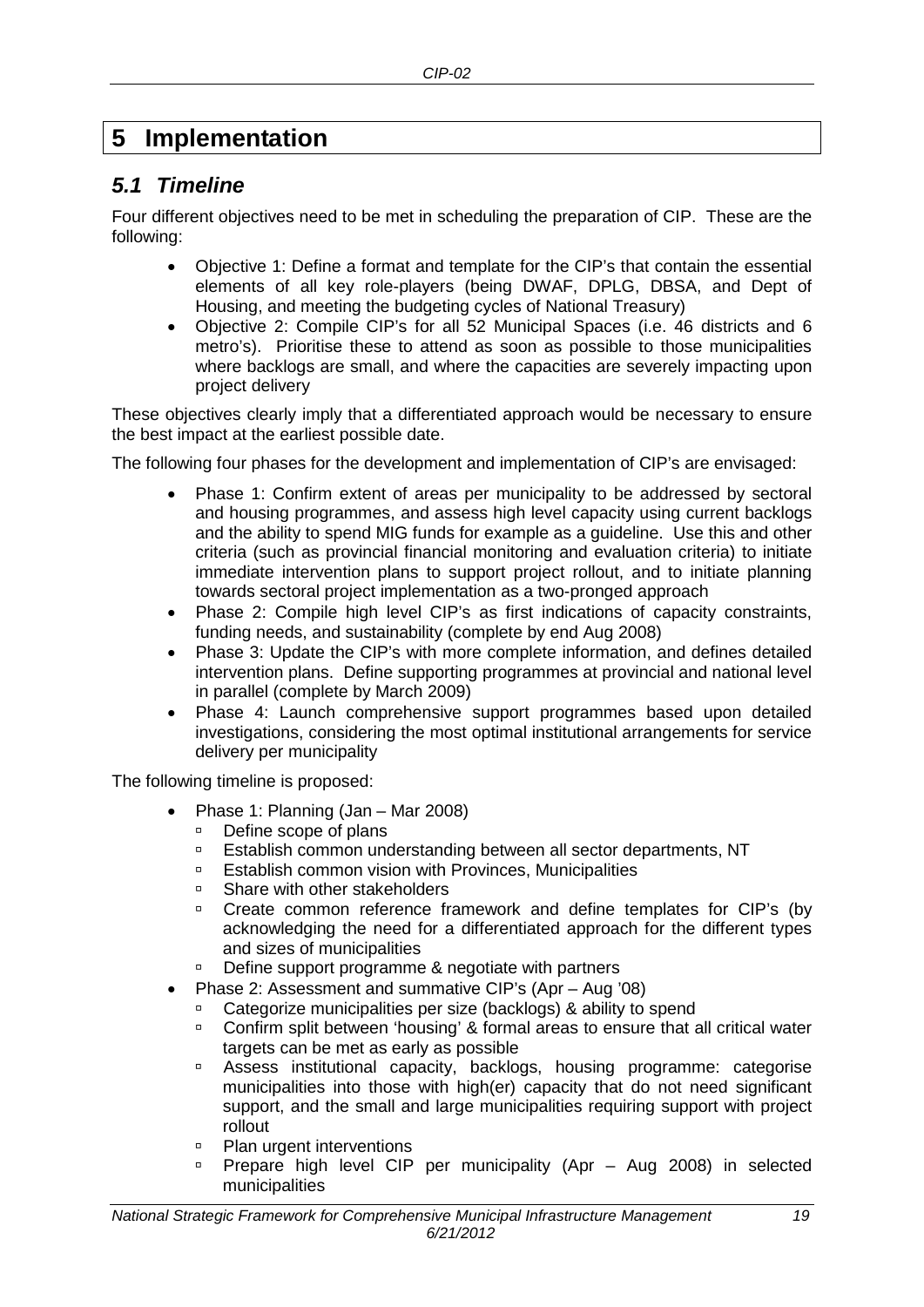- Support provincial and municipal PMU's, PSP's and PSU's for project delivery and fund small backlogs in small, low capacity municipalities (as based upon the initial assessments)
- Medium Term Interventions (Sep Dec 2008)
	- In smaller municipalities, support the regional PMU's, build internal capacity in these municipalities, and fund projects to eradicate small backlogs
	- In the larger municipalities, second staff into the PMU's per municipality to ensure project delivery, while refining the CIP
	- <sup>n</sup> In well-performing municipalities, support capacity development, address revenue improvement and loss management, and complete the CIP
- Longer term Interventions (Jan 2009 onwards)
	- For the smaller municipalities, consider regionalization of services (this could form the basis for the shared services concept), while improving the internal processes, training staff, and building capacity
	- Improve the internal processes, build capacity, and where feasible, conduct Sect 78 assessments to decide upon optimal service delivery frameworks
	- <sup>o</sup> In the high capacity municipalities, address resource conservation, arrange financing for project implementation, and act as mentors of other municipalities

### <span id="page-22-0"></span>*5.2 Supporting Partners*

The CIP's provides the framework through which the support programmes of different sectors can be coordinated in a collaborative strategy aimed at assisting municipalities in providing sustainable infrastructure services. The following key departments (and where applicable their respective provincial counterparts) play a role in this programme:

- National Treasury
- Department of Water Affairs and Forestry (and via them Catchment Management Agencies & Water Boards)
- Department of Minerals & Energy
- Department of Transport
- Department of Housing

Additional support will be provided by the Department of Public Works, while coordination with the following departments will be fostered:

- Department of Environment and Tourism (addressing solid waste and environmental issues)
- Department of Health (in providing for clinics, etc)
- Department of Education (in providing for schools)
- Department of Land Affairs (in development of farmers, land restitution, etc)

Support for this programme is being provided by the following partners:

- DBSA
- USAID
- **SAACE**
- Other supporting partners

Close links are being forged with SALGA, and other related organisations active in the field of municipal infrastructure service provision.

#### <span id="page-22-1"></span>*5.3 Programme Management*

It is proposed that a formal programme management approach be defined that would address the following: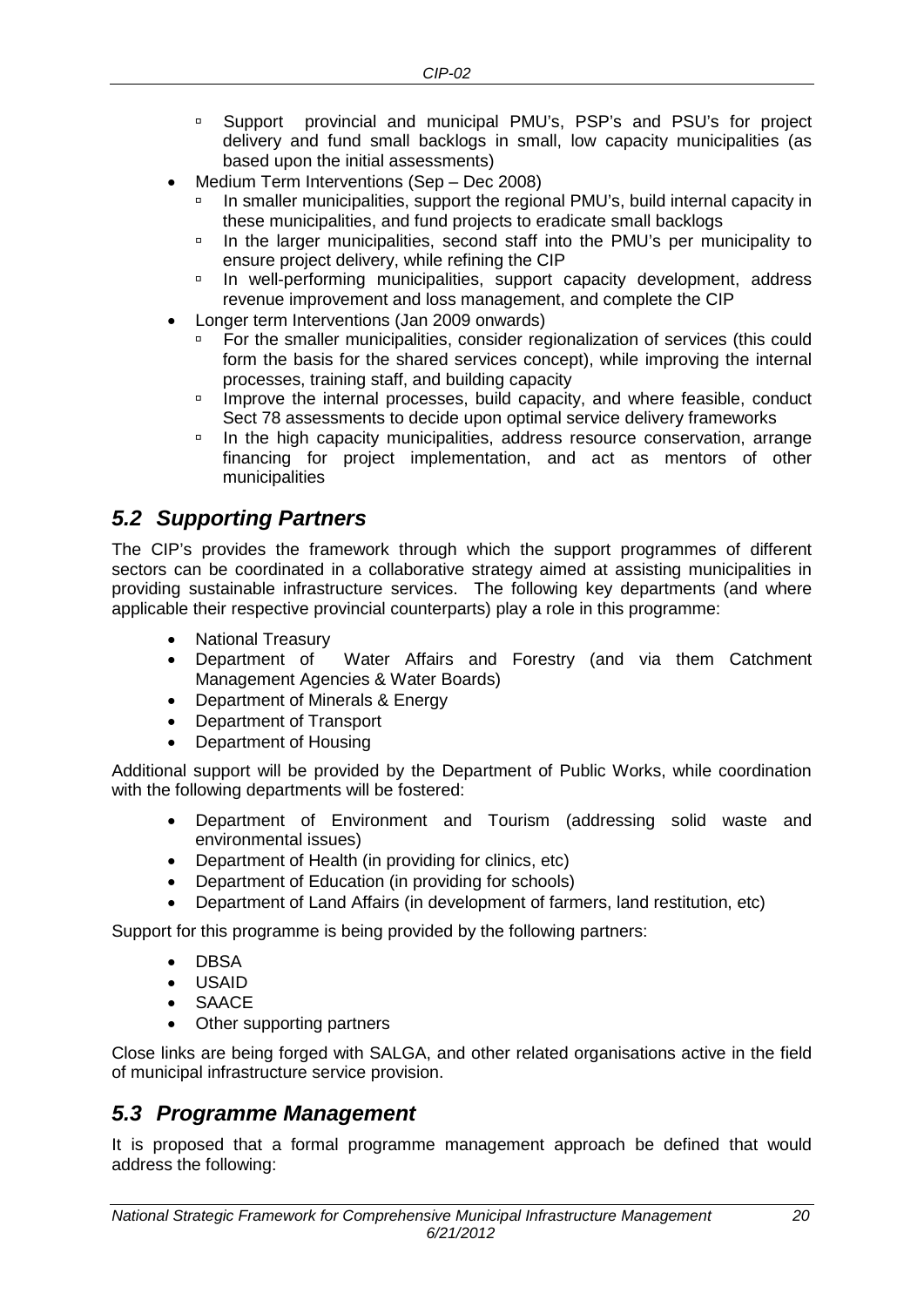- Provincial coordination for the implementation of the programme
- Development of the necessary technical support tools
- Capacity development programme
- Sector collaboration

It is envisaged that a central coordinating committee will guide the rollout of this programme, and that key sectors would form part of this committee. It would in turn report to the MIT3 and other sector departments. The coordinating committee will formulate the The coordinating committee will formulate the implementation plan, activate individual tasks, monitor progress, and coordinate the different parties. The primary emphasis will be on creating an empowering environment for municipalities to delivery at scale with reduced complexity in processes while addressing the developmental needs of the country. A conceptual programme is provided in Annexure C.



**Figure 3: Proposed Organisational Structure**

## <span id="page-23-0"></span>*5.4 Parallel Developments*

It is envisaged that additional development be done in the following areas:

- The clarification of the principles of project finance and lending instruments for use by municipalities to ensure that they are in a better position to access financing via DBSA and commercial banks. Particular attention needs to be givin to improved risk allocation and sharing, the establishment of a project preparation facility, the concepts of a revolving guarantee fund, and an awareness campaign to ensure that municipalities are in a better position use these instruments. Develop selected case studies to serve as examples of collaborative provision of infrastructure that benefit communities and industry while providing higher levels of service
- Development of a programmatic approach towards implementing projects at scale to reduce the transaction costs by launching investment drives at scale (i.e.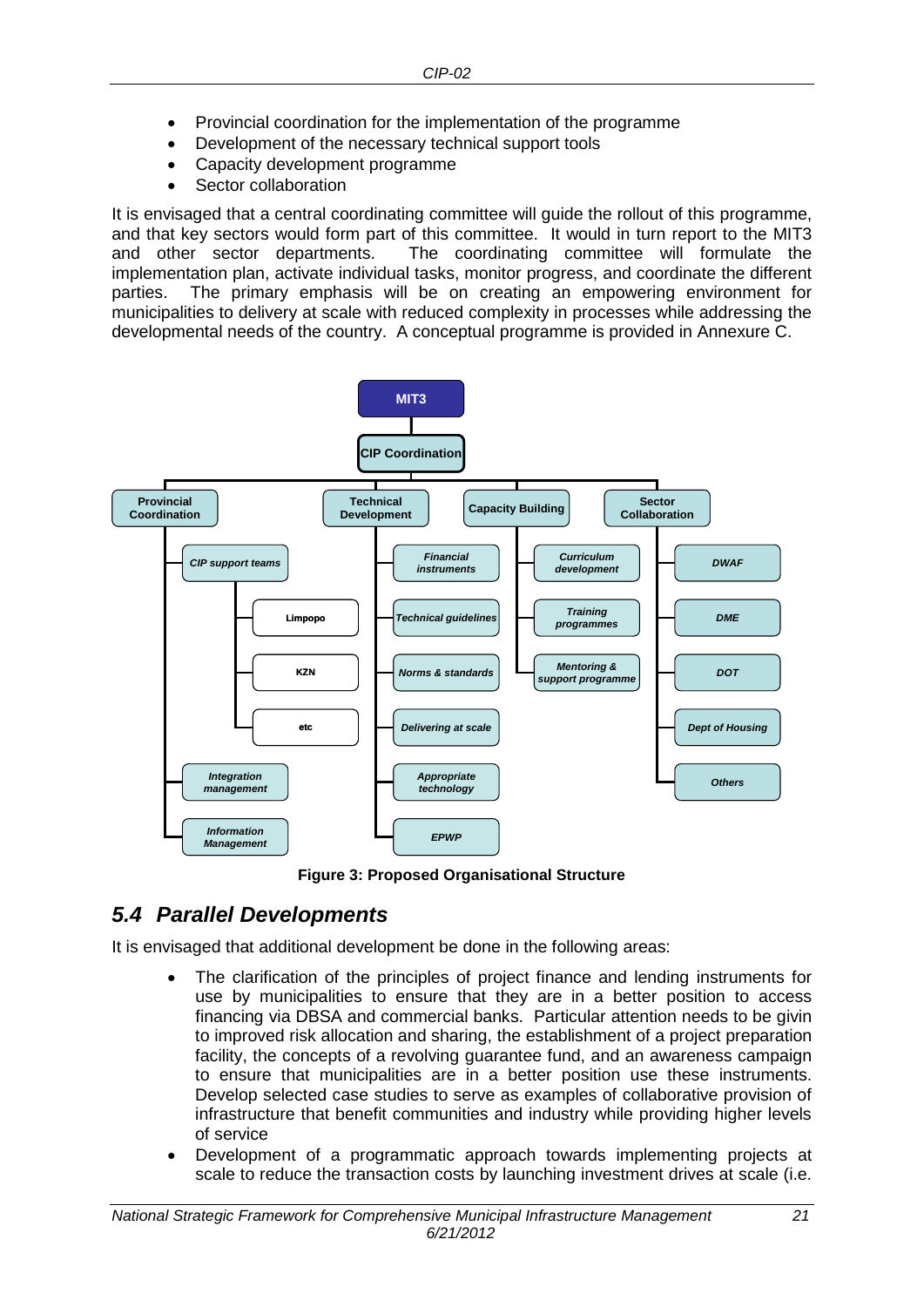reducing the use of small projects), while attending to the need to involve SMME's, the principles of the Expanded Public Works Programme (with labour based construction) and the development of skills in infrastructure creation and maintenance

- Coordination of capacity development programmes, initiatives, tools and guidelines in support of the rollout of the CIP, and in support of municipal infrastructure management in general. This should address the following areas:
	- Development of curricula for training municipal officials in planning, management, operations of infrastructure assets in collaboration with universities and other training institutions
	- Development of a training programme for building the technical and management skills base of incumbent and prospective municipal staff and persons in associated organisations (be they private or public sector)
	- Development of support and mentoring mechanisms for officials using knowledge management principles via web portals, forums, etc capturing best practice for all related focus areas
	- Development of pro forma processes, organisational structures, job descriptions etc to serve as business architecture in municipalities
- Development of KPI's and M&E tools to monitor progress of implementation, to gauge service delivery, and to serve as benchmarking and learning between municipalities
- Compilation of a common database of communities, linked to the sources of data at DWAF, StatsSA, Department of Housing, DME, DOT, etc
- Finalisation of the linkages between the different planning tools (IDP, IIP, CIP, IAM, Backlog models, MIG-MIS, etc)

## <span id="page-24-0"></span>*5.5 Monitoring & Evaluation*

It is the understanding of the stakeholders that existing M&E and reporting systems, and even Regulatory Performance Management Systems are in existence which would need to be aligned to address this CIP approach. Further development works would need to be undertaken where gaps do exist especially with a view at incorporating or integrating all three spheres of government

## <span id="page-24-1"></span>*5.6 Funding*

A funding programme for this initiative needs to be developed. It is envisaged that this will be provided form the following sources:

- **MIG** funds
- USAID
- Siyenza Manje

Attention needs to be given to finalising these funding mechanisms.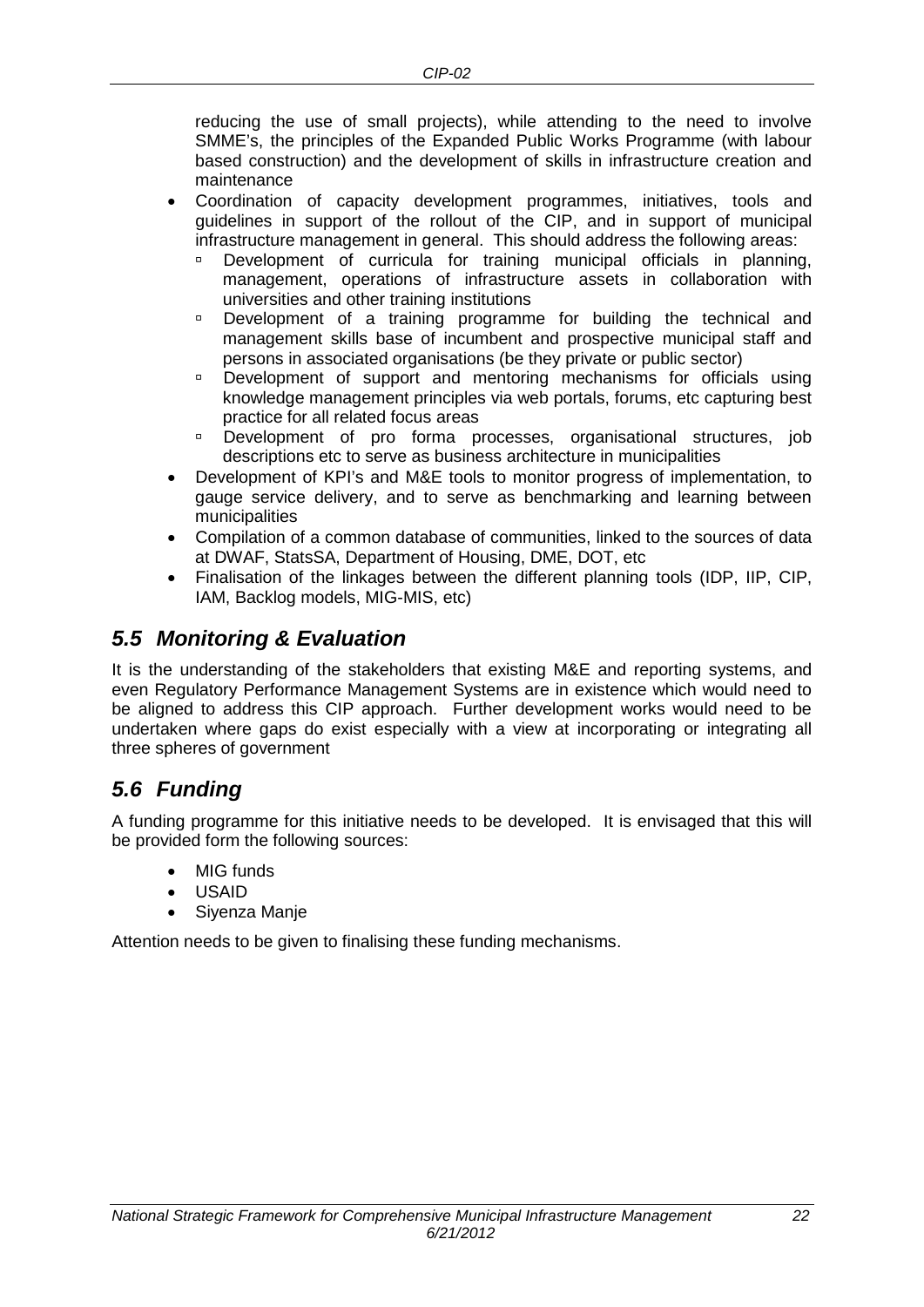## <span id="page-25-0"></span>**6 Summary**

The provision and management of infrastructure in municipalities are key functions that need urgent attention in municipality in South Africa. The Integrated Development Plans have been developed over the past 5 to 7 years, and defines the development vision for every municipality. More recently, the significance of asset management has been highlighted, and current capacity constraints in the electrical sector has highlighted the need for proper maintenance and operations of assets, as well as the refurbishment of dilapidated assets. The government has furthermore committed to eradicating service backlogs by 2014, and a concerted effort is therefore required to achieve these goals. However, various municipalities are currently under severe pressure to improve their revenues, and need support to increase their institutional capacities.

The Comprehensive Infrastructure Plan has therefore been formulated to provide a highlevel framework for developing an intervention strategy for consolidating the above programmes at municipal level. It should then form the basis for further capacity development in the municipality, and can be used as input into the IDP for further implementation.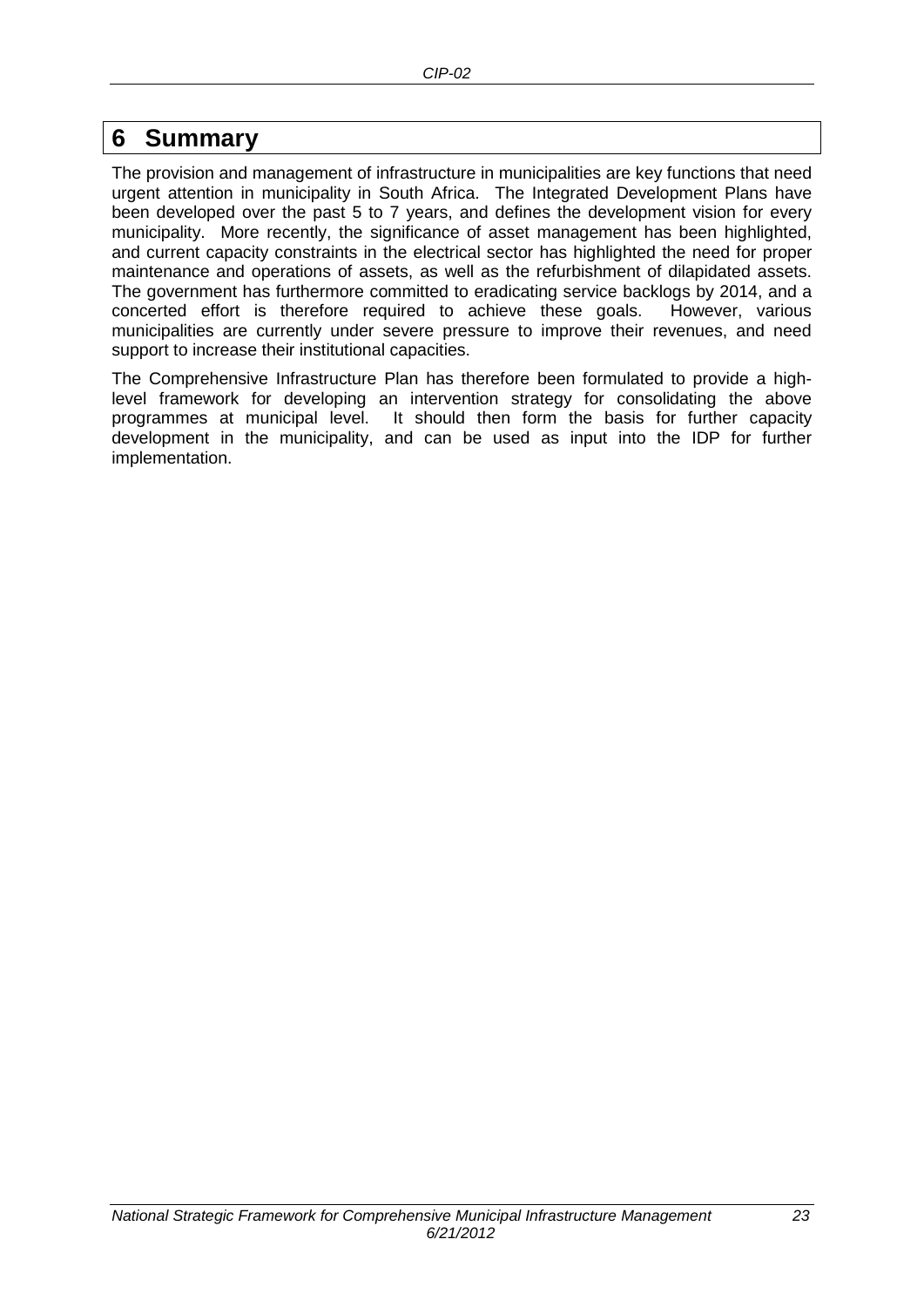<span id="page-26-0"></span>

| <b>Annexure A: IDP Process</b>   |                                                                                                                                                                                                                                                                                                                                                                                                                                                                                                                                                                                                       |                                                                                                                                                                                                                                                                                                                                                                                                                                                                                                                                                                                 |                                                                                                                                                                                                                                                                                     |  |  |  |  |  |  |  |  |  |
|----------------------------------|-------------------------------------------------------------------------------------------------------------------------------------------------------------------------------------------------------------------------------------------------------------------------------------------------------------------------------------------------------------------------------------------------------------------------------------------------------------------------------------------------------------------------------------------------------------------------------------------------------|---------------------------------------------------------------------------------------------------------------------------------------------------------------------------------------------------------------------------------------------------------------------------------------------------------------------------------------------------------------------------------------------------------------------------------------------------------------------------------------------------------------------------------------------------------------------------------|-------------------------------------------------------------------------------------------------------------------------------------------------------------------------------------------------------------------------------------------------------------------------------------|--|--|--|--|--|--|--|--|--|
| <b>Step</b>                      | <b>Purpose</b>                                                                                                                                                                                                                                                                                                                                                                                                                                                                                                                                                                                        | <b>Process</b>                                                                                                                                                                                                                                                                                                                                                                                                                                                                                                                                                                  | <b>Output</b>                                                                                                                                                                                                                                                                       |  |  |  |  |  |  |  |  |  |
| Phase<br>1:<br>Analysis          | To ensure that decisions will be based<br>on:<br>people's<br>priority<br>needs<br>and<br>$\bullet$<br>problems<br>available<br>knowledge<br>on<br>and<br>accessible resources<br>proper information<br>and<br>on<br>a<br>$\bullet$<br>of<br>understanding<br>the<br>profound<br>influencing<br>dynamics<br>the<br>development in a municipality.                                                                                                                                                                                                                                                      | Data-based analysis of service<br>(1)<br>standards/gaps (including sector-<br>specific data)<br>Participatory<br>problem<br>(2)<br>analysis/issues prioritisation (cross-<br>sectoral)<br>(3)<br>analysis<br>In-depth<br>related<br>to<br>identified priority issues (dynamics,<br>causal factors, resources, etc).                                                                                                                                                                                                                                                             | Assessment of the existing level of<br>development<br>Priority issues/problem statements<br>Understanding<br>0f<br>$\bullet$<br>nature/dynamics/causes of these<br>issues<br>Knowledge on available resources<br>and potentials (including a tentative<br>overall financial frame). |  |  |  |  |  |  |  |  |  |
| Phase<br>2:<br><b>Strategies</b> | To ensure that there will be a broad<br>inter-sectoral debate on the most<br>appropriate ways and means of tackling<br>priority issues, under consideration of<br>guidelines<br>and<br>principles,<br>policy<br>available<br>interlinkages,<br>resources,<br>competing requirements and an agreed<br>vision. The strategy debate shall help<br>avoid the usual short cut from identified<br>needs to sectoral projects. It shall help<br>find more appropriate, innovative and<br>cost-effective solutions<br>due<br>under<br>consideration of various options. It is the<br>phase of making choices. | Inter-sectoral workshop process as<br>a forum for open discussions on<br>ways and means of dealing with the<br>priority issues/problems<br>Workshops (as a rule) at district-<br>with<br>all<br>affected<br>level<br>local<br>municipalities and representatives<br>relevant<br>provincial<br>from<br>and<br>national agencies and corporate<br>service providers in order to ensure:<br>informed<br>well<br>and<br>well<br>α<br>facilitated strategic debates<br>that cross-boundary issues and<br>$\Box$<br>inter-government/sector<br>alignment issues are taken care<br>of. | Vision (for the municipality)<br>Objectives (for each priority issue)<br>Strategic options and choice of<br>$\bullet$<br>strategy (for each issue)<br>Tentative financial framework for<br>projects<br>Identification of projects.                                                  |  |  |  |  |  |  |  |  |  |
| Phase<br>3:<br>Projects          | To ensure a smooth planning/delivery<br>link by providing an opportunity for a<br>detailed and concrete project planning                                                                                                                                                                                                                                                                                                                                                                                                                                                                              | Project Task Teams which include the<br>officers from the agencies in charge of<br>implementation (departments, corporate                                                                                                                                                                                                                                                                                                                                                                                                                                                       | Indicators (quantities, qualities) for<br>$\bullet$<br>objectives<br>Project outputs with targets and                                                                                                                                                                               |  |  |  |  |  |  |  |  |  |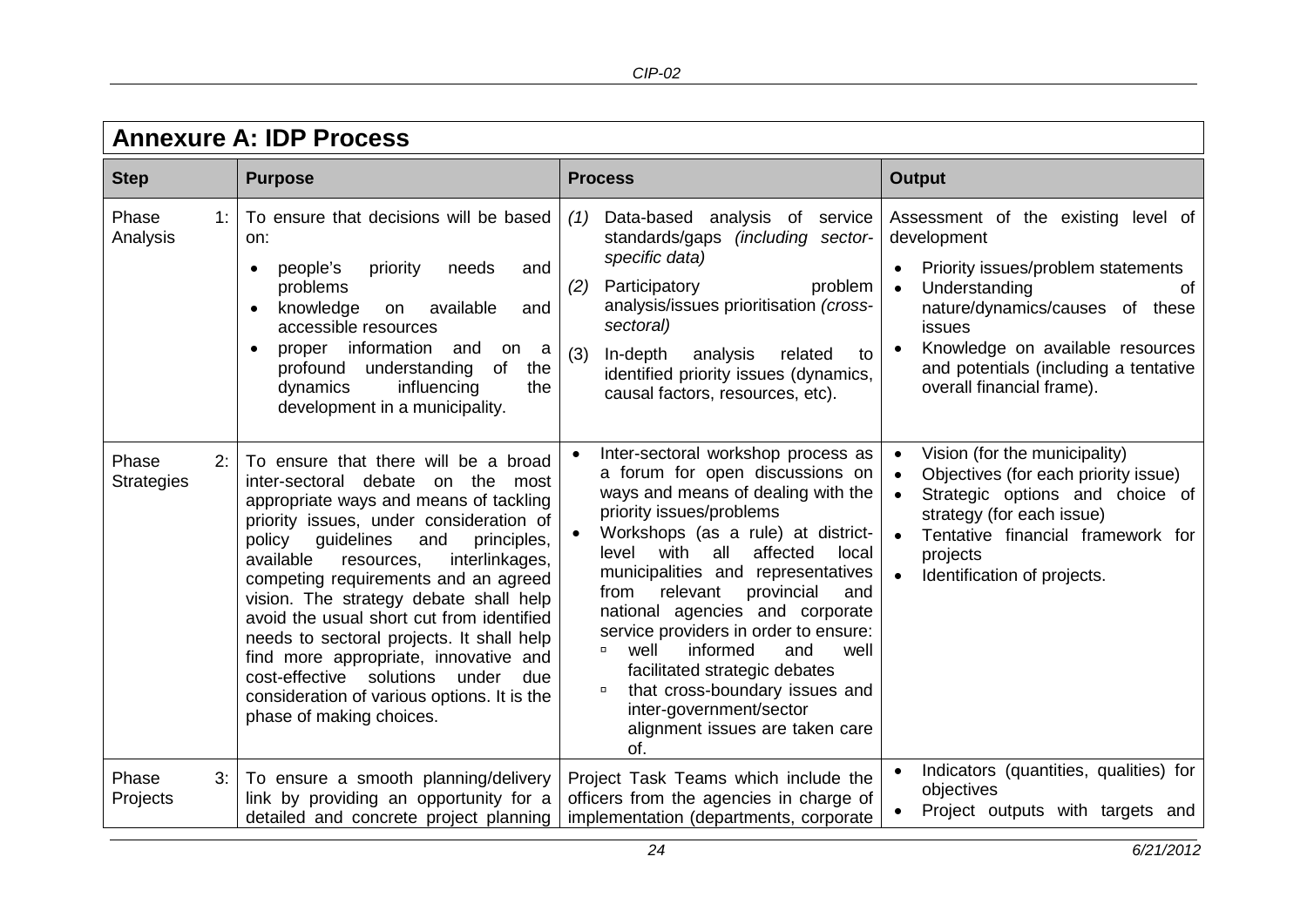| <b>Step</b>                | <b>Purpose</b>                                                                                                                                                                                                                                                                                                                                                                                     | <b>Process</b>                                                                                                                                                                                                                                                                        | <b>Output</b>                                                                                                                                                                                                                                                                                                                                                                                                                                                                                                                                                                                                                                                                                                                                              |  |  |  |  |  |
|----------------------------|----------------------------------------------------------------------------------------------------------------------------------------------------------------------------------------------------------------------------------------------------------------------------------------------------------------------------------------------------------------------------------------------------|---------------------------------------------------------------------------------------------------------------------------------------------------------------------------------------------------------------------------------------------------------------------------------------|------------------------------------------------------------------------------------------------------------------------------------------------------------------------------------------------------------------------------------------------------------------------------------------------------------------------------------------------------------------------------------------------------------------------------------------------------------------------------------------------------------------------------------------------------------------------------------------------------------------------------------------------------------------------------------------------------------------------------------------------------------|--|--|--|--|--|
|                            | process done by project task teams of<br>professionals and relevant stakeholders<br>who provide proposals with tentative<br>target figures, technical<br>standards,<br>locations, time horizons<br>and cost<br>estimates. This phase will give the<br>sector specialists their appropriate role<br>in the planning process, thereby<br>contributing to a smooth planning -<br>implementation link. | sector agencies) and other domain<br>specialists will be charged with the task<br>of working out project proposals in<br>consultation<br>with<br>specialists<br>from<br>provincial/national agencies and from<br>communities<br>or<br>stakeholders<br>the<br>affected by the project. | location<br>Major activities, timing<br>$\bullet$<br>Responsible agencies/actors<br>$\bullet$<br>Costs and budget estimates and<br>sources of finance<br>Consideration<br>of<br>sectoral<br>$\Box$<br>planning requirements<br>Sector plans may be elaborated<br>$\Box$<br>during this phase; IDP will only<br>include a summarising project<br>overview resulting from such<br>sector plans.<br><b>The</b><br>degree of specification<br>and<br>exactness of the outcomes will vary, as<br>some projects may need in-depth<br>feasibility studies which may not be<br>manageable within the IDP planning<br>period. At least tentative estimates<br>based on preliminary decisions on the<br>project design (pre-feasibility level) shall<br>be provided. |  |  |  |  |  |
| Phase<br>4:<br>Integration | To ensure that the results of project<br>planning will be checked for their<br>compliance with vision,<br>objectives,<br>strategies and resources and that they<br>will be harmonised. The harmonisation<br>process will result in a consolidated<br>financial<br>and<br>institutional<br>spatial,<br>framework as a sound basis for smooth<br>implementation.                                     | Presentation of project proposals to<br>$\bullet$<br>the IDP Representative Forum and<br>discussion<br>Matching,<br>alignment<br>(within<br>$\bullet$<br>municipality)<br><b>Revision by Project Task Teams</b><br>$\bullet$<br>Compilation of revised proposals.<br>$\bullet$        | Revised project proposals (may be<br>revised strategies)<br>for priority projects<br>$\Box$<br>for other projects<br>$\Box$<br>5-year financial plan (all sources of<br>$\bullet$<br>finance)<br>5-year<br>capital<br>investment<br>$\bullet$<br>programme (all sources of finance)<br>5-year municipal action plan (for<br>$\bullet$<br>municipal management)<br>development<br>Integrated<br>spatial<br>framework                                                                                                                                                                                                                                                                                                                                        |  |  |  |  |  |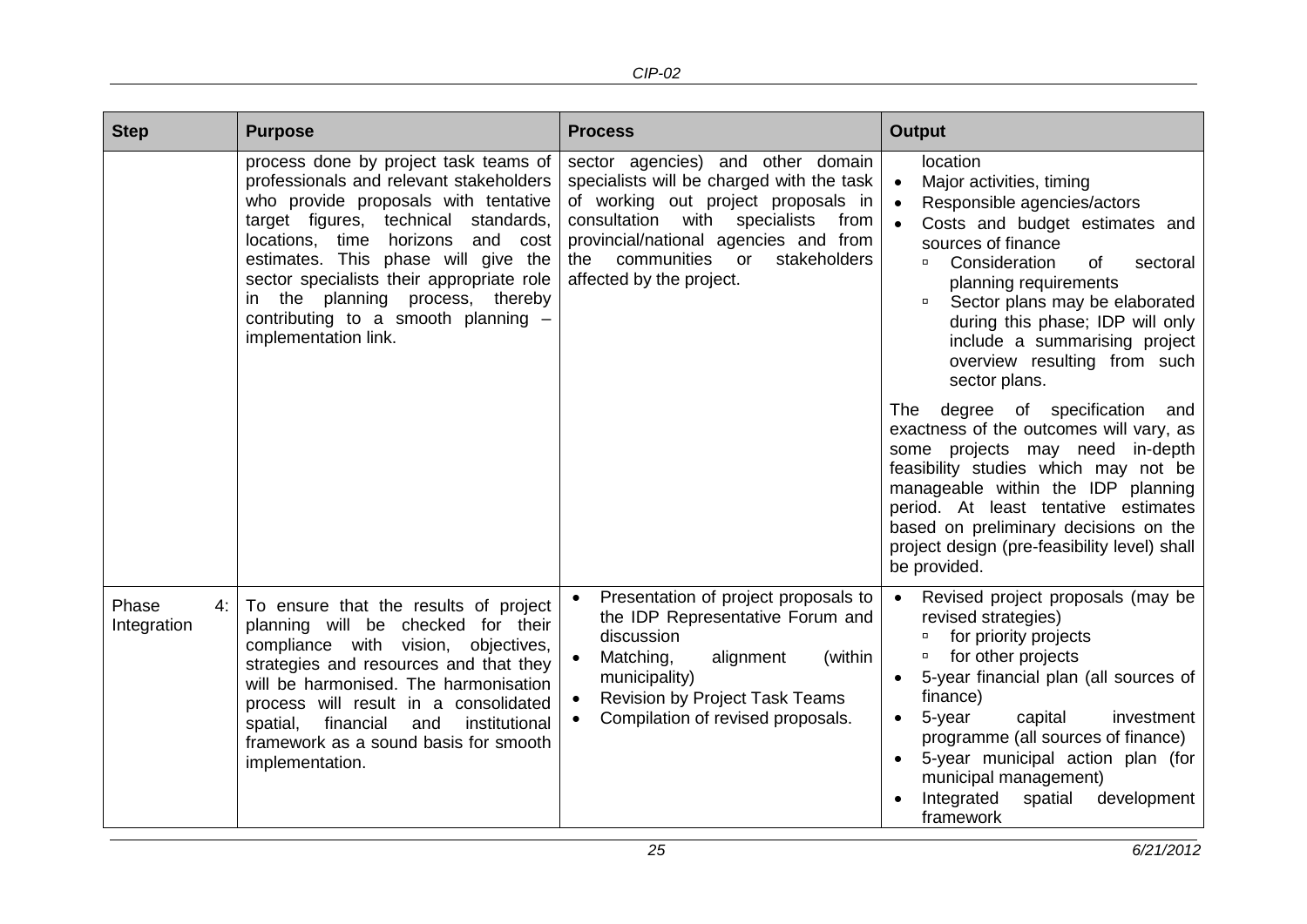*CIP-02*

| <b>Step</b>             | <b>Purpose</b>                                                                                                                                                                                                                                                                                                             | <b>Process</b>                                                                                                                                                                                                                                                                                                                                                                                                                                                                                                                                 | <b>Output</b>                                                                                                                                                                                                                                                                                                                                                                                                                                                                                                                                                                                                                                                                                                                                                                                                              |
|-------------------------|----------------------------------------------------------------------------------------------------------------------------------------------------------------------------------------------------------------------------------------------------------------------------------------------------------------------------|------------------------------------------------------------------------------------------------------------------------------------------------------------------------------------------------------------------------------------------------------------------------------------------------------------------------------------------------------------------------------------------------------------------------------------------------------------------------------------------------------------------------------------------------|----------------------------------------------------------------------------------------------------------------------------------------------------------------------------------------------------------------------------------------------------------------------------------------------------------------------------------------------------------------------------------------------------------------------------------------------------------------------------------------------------------------------------------------------------------------------------------------------------------------------------------------------------------------------------------------------------------------------------------------------------------------------------------------------------------------------------|
| Phase<br>5:<br>Approval | To ensure that, before being adopted by<br>Municipal Council, all relevant<br>the<br>stakeholders and interested<br>parties,<br>including other spheres of government<br>have been given a chance to comment<br>on the draft plan, thus giving the<br>approved plan a sound basis of<br>legitimacy, support and relevance. | Discussion of Draft IDP in the<br>$\bullet$<br><b>Municipal Council</b><br>Providing opportunity for public<br>$\bullet$<br>comments<br>Amendments in line with comments<br>$\bullet$<br>Approval by Municipal Council<br>$\bullet$<br>District-level alignment: Horizontal<br>$\bullet$<br>coordination<br>Provincial/national level alignment -<br>$\bullet$<br>legal compliance check<br>sector alignment<br>feasibility<br>check/professional<br>feedback<br>Amendments and/or response by<br>local councils<br>Final adoption by council. | Integrated programmes for LED,<br>environmental<br>issues,<br>poverty<br>alleviation, gender equity<br>and<br><b>HIV/AIDS</b><br>Institutional plan for implementation<br>management<br>Consolidated<br>monitoring/<br>performance management system<br>References to sector plans<br>(Outcomes of sector plans to be fed<br>back into the IDP process)<br>Disaster Management Plan.<br>amended<br>An<br>and<br>adopted<br>$\bullet$<br>Integrated Development Plan<br>An IDP document which has the<br>$\bullet$<br>of<br>the<br>support<br>municipal<br>the<br>administration,<br>municipal<br>residents, the district council and all<br>relevant agencies in charge of<br>implementation of programmes and<br>projects within the municipal area of<br>jurisdiction and which is approved<br>by the Municipal Council. |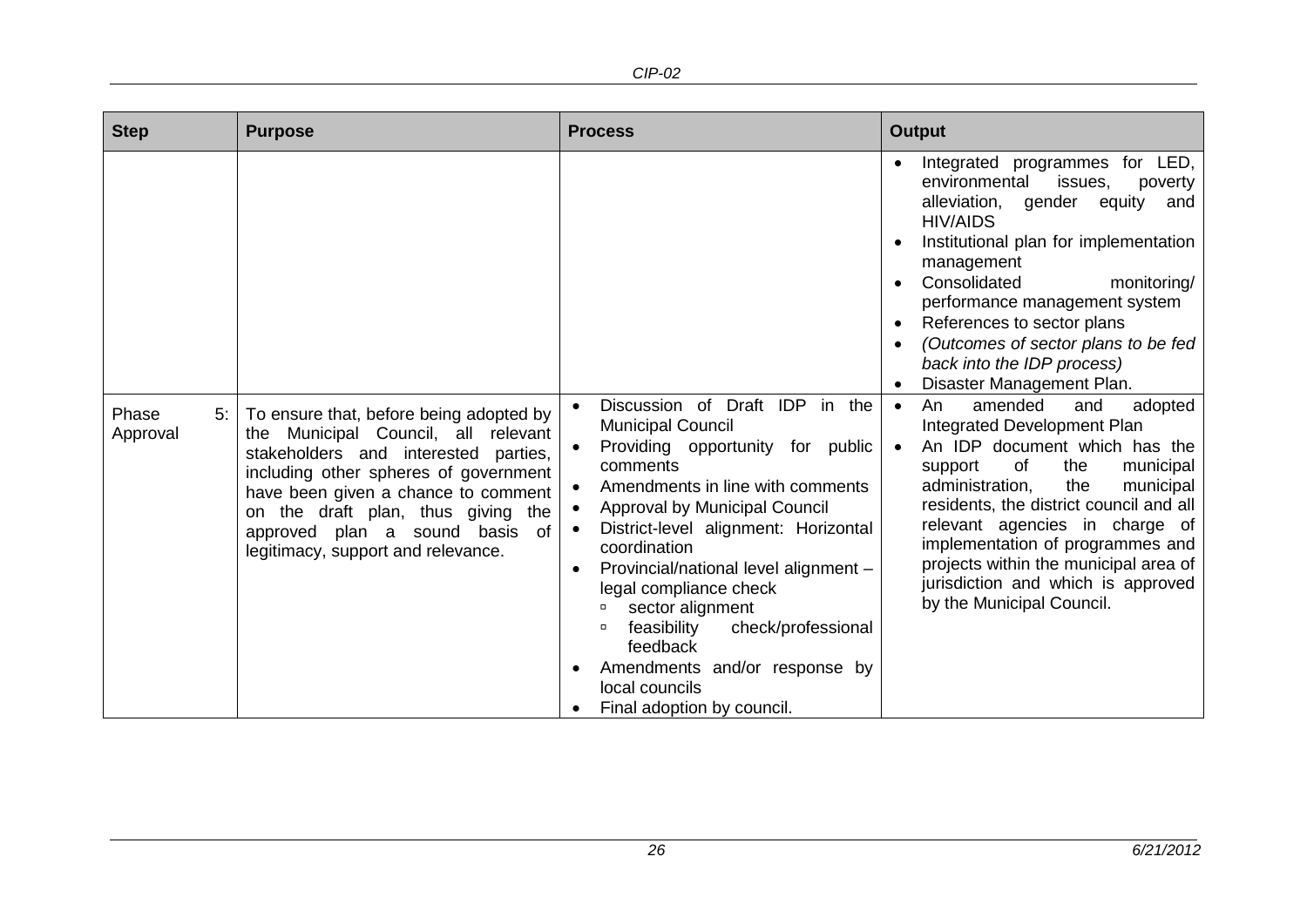<span id="page-29-0"></span>

|                   | <b>Annexure B: Conceptual Responsibility Matrix (Municipal Level)</b> |                               |                     |              |                |                |                |           |                |              |  |  |  |  |
|-------------------|-----------------------------------------------------------------------|-------------------------------|---------------------|--------------|----------------|----------------|----------------|-----------|----------------|--------------|--|--|--|--|
| <b>Discipline</b> | <b>Focus Area</b>                                                     | <b>Action Area</b>            | <b>Time Horizon</b> | <b>Munic</b> | <b>DPLG</b>    | <b>DWAF</b>    | <b>DME</b>     | <b>NT</b> | <b>W</b> Board | <b>Eskom</b> |  |  |  |  |
| Spatial           | Demographic                                                           | Spatial reference             | 3-years             | Responsible  | Support        |                |                |           |                |              |  |  |  |  |
| Planning          |                                                                       | Modeling                      | 3-years             | Responsible  | Support        |                |                |           |                |              |  |  |  |  |
|                   | Planning                                                              | <b>SDF</b>                    | 3-years             | Responsible  | Support        |                |                |           |                |              |  |  |  |  |
|                   |                                                                       | <b>LED</b>                    | 3-years             | Responsible  | Support        |                |                |           |                |              |  |  |  |  |
|                   |                                                                       | Scenarios                     | Annual              | Responsible  | Support        |                |                |           |                |              |  |  |  |  |
| Infrastructur     | Planning                                                              | Integrated planning           | 3-years             | Responsible  | <b>Support</b> | <b>Support</b> | <b>Support</b> |           | Plan           | Plan         |  |  |  |  |
| $\mathbf{e}$      |                                                                       | <b>Project identification</b> | Annual              | Responsible  |                | Support        | <b>Support</b> |           |                |              |  |  |  |  |
|                   |                                                                       | <b>Project prioritisation</b> | <b>Annual</b>       | Responsible  |                | <b>Support</b> | <b>Support</b> |           |                |              |  |  |  |  |
|                   |                                                                       | <b>Project registration</b>   | <b>Annual</b>       | Responsible  | Register       |                |                |           |                |              |  |  |  |  |
|                   |                                                                       | <b>Budget approved</b>        | Annual              | Responsible  | Approve        |                |                | Fund      |                |              |  |  |  |  |
|                   | Implementatio<br>n.                                                   | Project design                | Once per project    | Responsible  |                | <b>Support</b> | <b>Support</b> |           |                |              |  |  |  |  |
|                   |                                                                       | <b>Tenders called</b>         | Once per project    | Responsible  |                | <b>Support</b> | <b>Support</b> |           |                |              |  |  |  |  |
|                   |                                                                       | Construction                  | Once per project    | Responsible  |                | <b>Support</b> | <b>Support</b> |           |                |              |  |  |  |  |
|                   |                                                                       | Final acceptance              | Once per project    | Responsible  |                | <b>Support</b> | <b>Support</b> |           |                |              |  |  |  |  |
|                   | <b>O&amp;M</b>                                                        | Maintenance                   | On-going            | Responsible  |                | <b>Support</b> | <b>Support</b> |           |                |              |  |  |  |  |
|                   |                                                                       | <b>Operations</b>             | On-going            | Responsible  |                | Support        | <b>Support</b> |           |                |              |  |  |  |  |
|                   |                                                                       | Refurbishment                 | As needed           | Responsible  |                | Support        | <b>Support</b> |           |                |              |  |  |  |  |
| Institutional     | <b>Structure</b>                                                      | <b>Processes</b>              | <b>Initial</b>      | Responsible  | Support        |                |                |           |                |              |  |  |  |  |
|                   |                                                                       | <b>Structure</b>              | <b>Initial</b>      | Responsible  | Support        |                |                |           |                |              |  |  |  |  |
|                   |                                                                       | <b>Staffing</b>               | On-going            | Responsible  | Support        |                |                |           |                |              |  |  |  |  |
|                   |                                                                       | Training                      | On-going            | Responsible  | Support        |                |                |           |                |              |  |  |  |  |
|                   | Reporting                                                             | <b>KPI's</b>                  | Annual              | Responsible  | Support        |                |                |           |                |              |  |  |  |  |
|                   |                                                                       | Benchmarking                  | Annual              | Responsible  | Support        |                |                |           |                |              |  |  |  |  |
| Financial         | Capital                                                               | Loans                         | Annual              | Responsible  |                |                |                | Approve   |                |              |  |  |  |  |
|                   |                                                                       | Grants                        | Annual              | Responsible  | Administ<br>er |                |                | Fund      |                |              |  |  |  |  |
|                   |                                                                       | <b>Debtors</b>                | Monthly             | Responsible  | Support        |                |                | Support   |                |              |  |  |  |  |
|                   | Operating                                                             | <b>Operations</b>             | On-going            | Responsible  |                | Support        | Support        |           |                |              |  |  |  |  |
|                   |                                                                       | Maintenance                   | On-going            | Responsible  |                | Support        | Support        |           |                |              |  |  |  |  |
|                   |                                                                       | <b>Bulk Supply</b>            | On-going            | Responsible  |                | Support        | Support        |           | Provide        | Provide      |  |  |  |  |
|                   |                                                                       | Revenue                       | On-going            | Responsible  | Support        |                |                | Support   |                |              |  |  |  |  |
|                   | <b>Audits</b>                                                         | Compliance                    | Annual              | Responsible  | Support        |                |                | Audit     |                |              |  |  |  |  |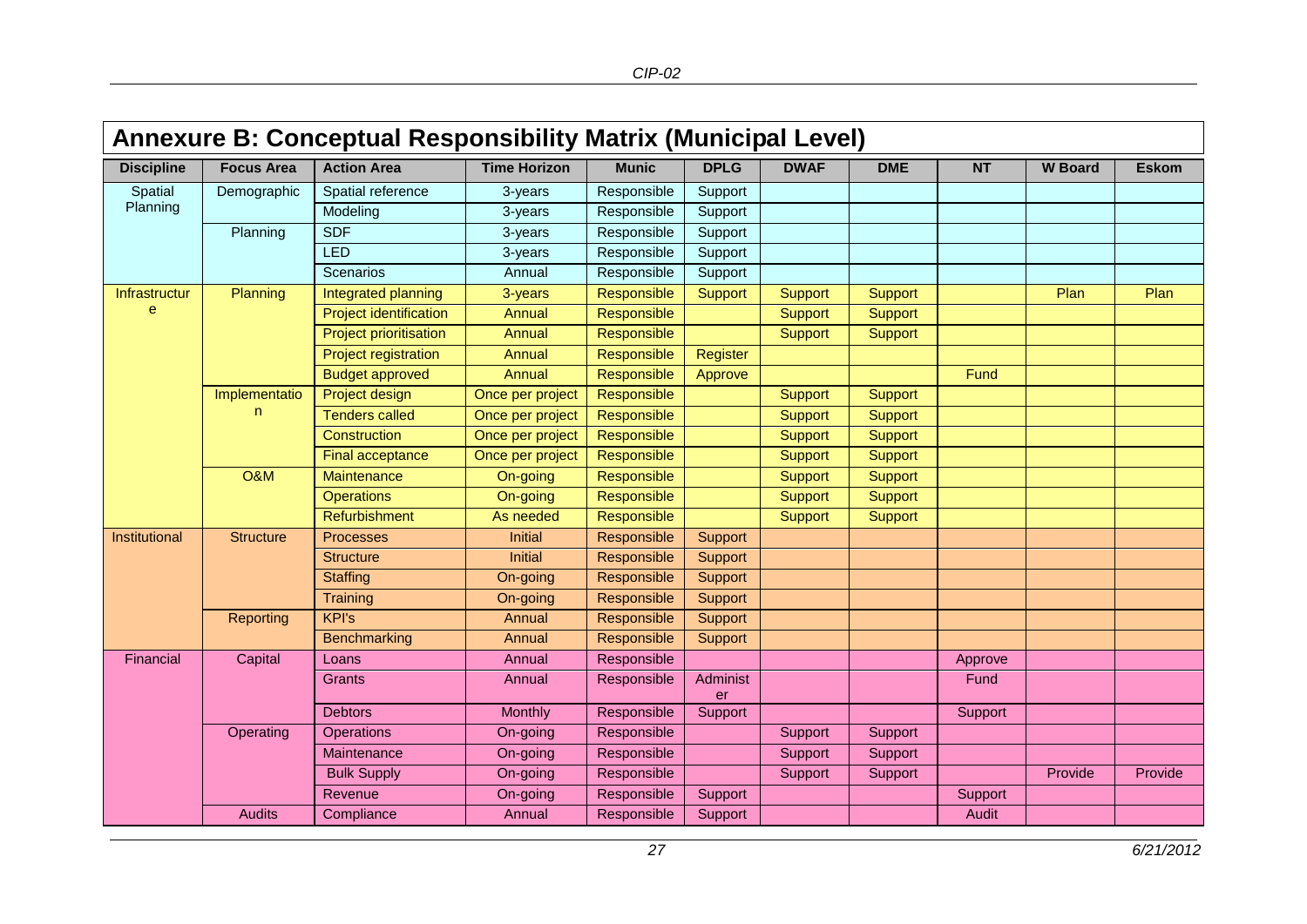Note: Similar matrices need to be developed for WSA, CMA, and other Bulk Supply areas